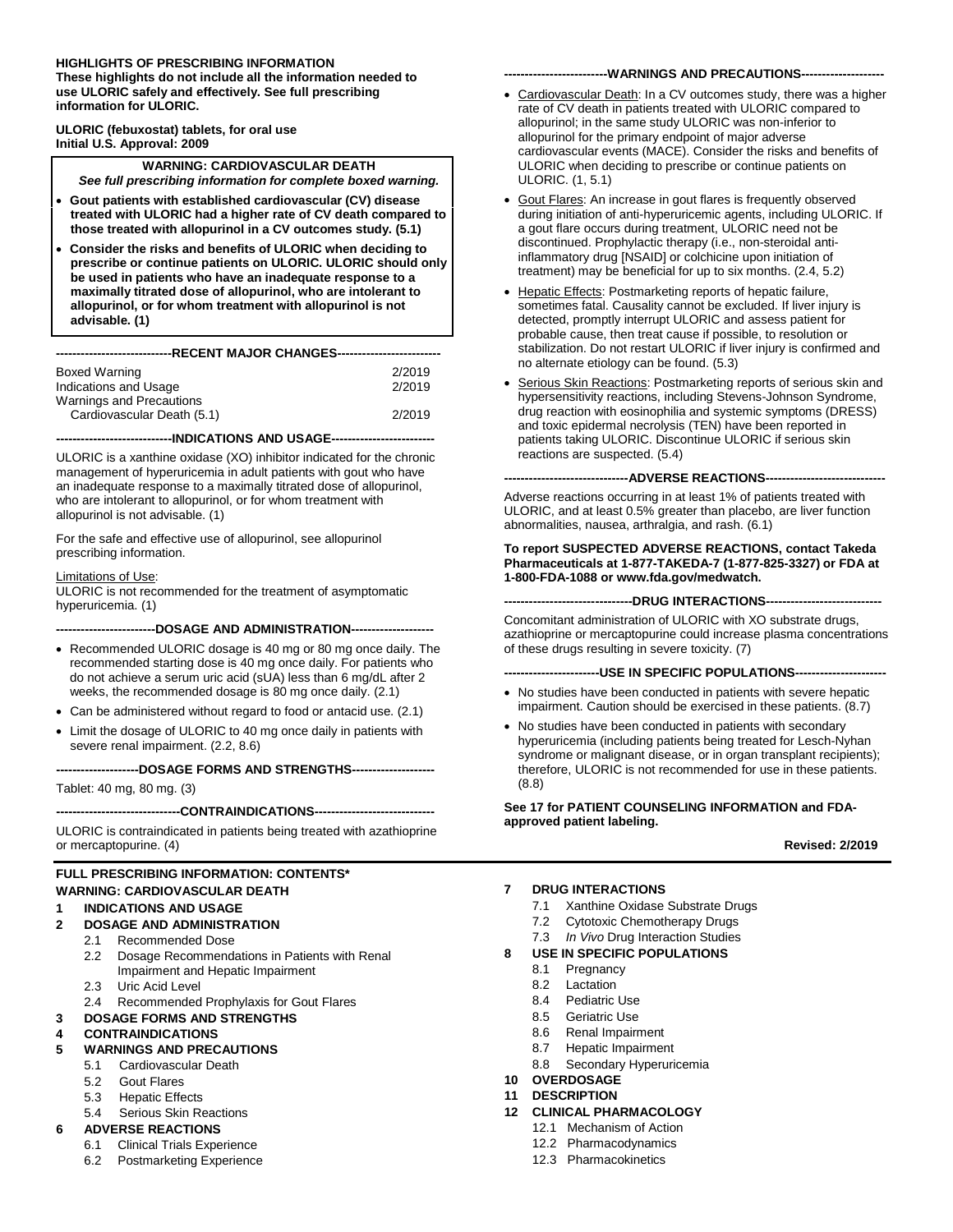#### Page 2 of 20

#### **13 NONCLINICAL TOXICOLOGY**

13.1 Carcinogenesis, Mutagenesis, Impairment of Fertility 13.2 Animal Toxicology

**14 CLINICAL STUDIES** 14.1 Management of Hyperuricemia in Gout 14.2 Cardiovascular Safety Study

**16 HOW SUPPLIED/STORAGE AND HANDLING**

**17 PATIENT COUNSELING INFORMATION**

\* Sections or subsections omitted from the full prescribing information are not listed.

#### **FULL PRESCRIBING INFORMATION**

#### **WARNING: CARDIOVASCULAR DEATH**

**Gout patients with established cardiovascular (CV) disease treated with ULORIC had a higher rate of CV death compared to those treated with allopurinol in a CV outcomes study** *[see Warnings and Precautions (5.1)]***.**

**Consider the risks and benefits of ULORIC when deciding to prescribe or continue patients on ULORIC. ULORIC should only be used in patients who have an inadequate response to a maximally titrated dose of allopurinol, who are intolerant to allopurinol, or for whom treatment with allopurinol is not advisable** *[see Indications and Usage (1)]***.**

#### **1 INDICATIONS AND USAGE**

ULORIC is a xanthine oxidase (XO) inhibitor indicated for the chronic management of hyperuricemia in adult patients with gout who have an inadequate response to a maximally titrated dose of allopurinol, who are intolerant to allopurinol, or for whom treatment with allopurinol is not advisable.

For the safe and effective use of allopurinol, see allopurinol prescribing information.

Limitations of Use:

ULORIC is not recommended for the treatment of asymptomatic hyperuricemia.

#### **2 DOSAGE AND ADMINISTRATION**

#### **2.1 Recommended Dose**

The recommended ULORIC dosage is 40 mg or 80 mg once daily.

The recommended starting dosage of ULORIC is 40 mg once daily. For patients who do not achieve a serum uric acid (sUA) less than 6 mg/dL after two weeks, the recommended ULORIC dosage is 80 mg once daily.

ULORIC can be taken without regard to food or antacid use *[see Clinical Pharmacology (12.3)].*

**2.2 Dosage Recommendations in Patients with Renal Impairment and Hepatic Impairment** No dose adjustment is necessary when administering ULORIC in patients with mild or moderate renal impairment.

The recommended dosage of ULORIC is limited to 40 mg once daily in patients with severe renal impairment *[see Use in Specific Populations (8.6) and Clinical Pharmacology (12.3)]*.

No dose adjustment is necessary in patients with mild to moderate hepatic impairment *[see Use in Specific Populations (8.7) and Clinical Pharmacology (12.3)]*.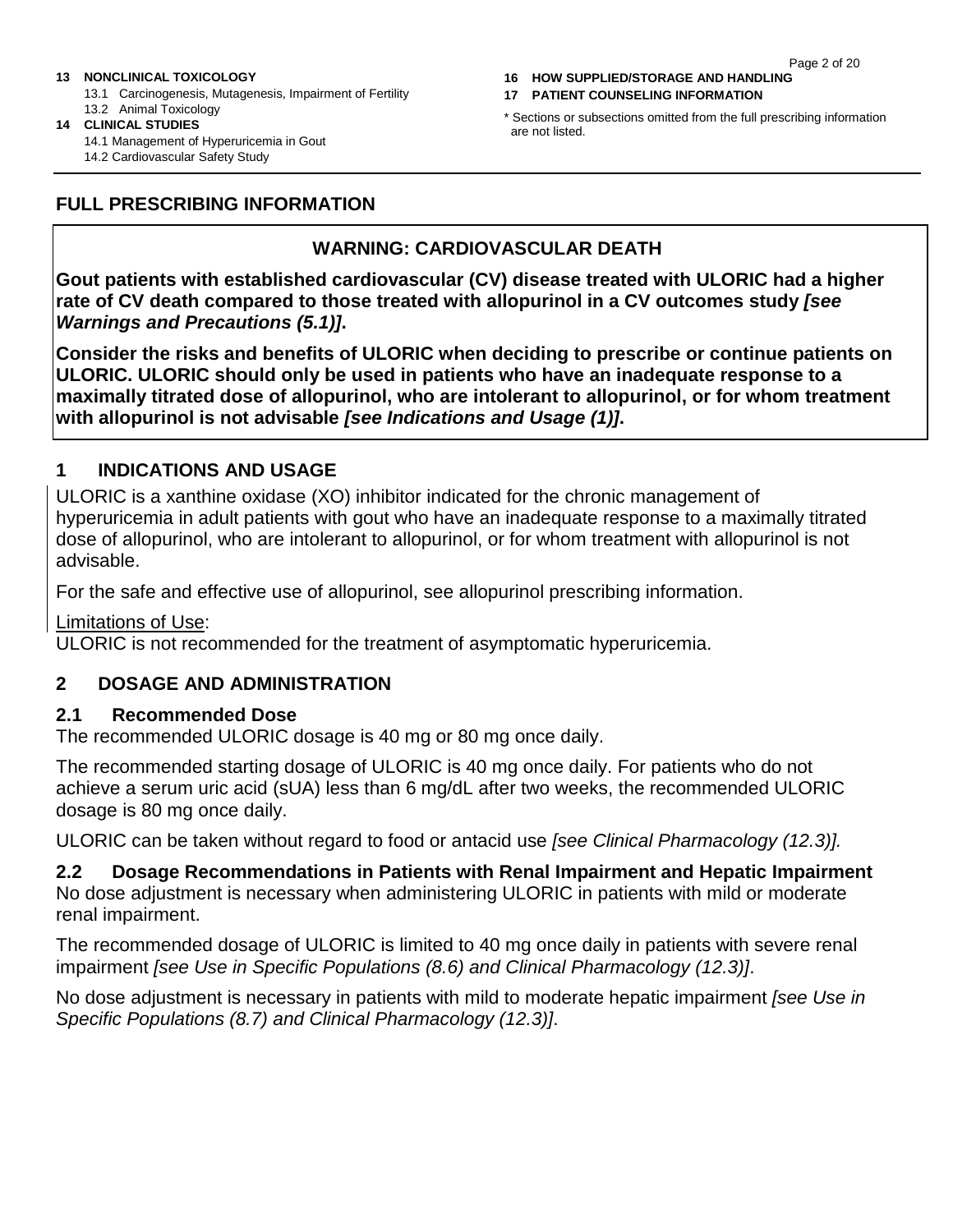### **2.3 Uric Acid Level**

Testing for the target serum uric acid level of less than 6 mg/dL may be performed as early as two weeks after initiating ULORIC therapy.

### **2.4 Recommended Prophylaxis for Gout Flares**

Gout flares may occur after initiation of ULORIC due to changing serum uric acid levels resulting in mobilization of urate from tissue deposits. Flare prophylaxis with a non-steroidal anti-inflammatory drug (NSAID) or colchicine is recommended upon initiation of ULORIC. Prophylactic therapy may be beneficial for up to six months *[see Clinical Studies (14.1)]*.

If a gout flare occurs during ULORIC treatment, ULORIC need not be discontinued. The gout flare should be managed concurrently, as appropriate for the individual patient *[see Warnings and Precautions (5.2)]*.

## **3 DOSAGE FORMS AND STRENGTHS**

- 40 mg tablets, light green to green, round, debossed with "TAP" and "40"
- 80 mg tablets, light green to green, teardrop shaped, debossed with "TAP" and "80"

## **4 CONTRAINDICATIONS**

ULORIC is contraindicated in patients being treated with azathioprine or mercaptopurine *[see Drug Interactions (7)]*.

## **5 WARNINGS AND PRECAUTIONS**

### **5.1 Cardiovascular Death**

In a cardiovascular (CV) outcome study (ClinicalTrials.gov identifier NCT01101035), gout patients with established CV disease treated with ULORIC had a higher rate of CV death compared to those treated with allopurinol. The CV outcomes study in patients with gout (CARES) was a randomized, double-blinded, allopurinol-controlled, non-inferiority study conducted to evaluate the risk of major adverse cardiovascular events (MACE) in patients with gout who were treated with ULORIC. The study enrolled patients who had a history of major CV disease, cerebrovascular disease or diabetes mellitus with micro- and/or macrovascular disease. The primary endpoint was the time to first occurrence of MACE defined as the composite of CV death, nonfatal MI, nonfatal stroke, or unstable angina with urgent coronary revascularization. The study was designed to exclude a prespecified risk margin of 1.3 for the hazard ratio of MACE. Results showed that ULORIC was non-inferior to allopurinol for the primary endpoint of MACE [Hazard Ratio: 1.03, 95% Confidence Interval (CI): 0.89, 1.21]. However, there was a significant increase in CV deaths in patients treated with ULORIC (134 [1.5 per 100 patient-years]) compared to patients treated with allopurinol (100 [1.1 per 100 patient-years]) [Hazard Ratio: 1.34, 95% CI: 1.03, 1.73]. Sudden cardiac death was the most common cause of adjudicated CV deaths in the ULORIC group (83 of 3,098; 2.7%) as compared to the allopurinol group (56 of 3,092; 1.8%). ULORIC was similar to allopurinol for nonfatal MI, nonfatal stroke and unstable angina with urgent coronary revascularization *[see Clinical Studies (14.2)]*.

Because of the increased risk of CV death, ULORIC should only be used in patients who have an inadequate response to a maximally titrated dose of allopurinol, who are intolerant to allopurinol, or for whom treatment with allopurinol is not advisable *[see Indications and Usage(1)]*.

Consider the risks and benefits of ULORIC when deciding to prescribe or continue patients on ULORIC *[see Indications and Usage (1)]*. Consider use of prophylactic low-dose aspirin therapy in patients with a history of CV disease. Physicians and patients should remain alert for the development of adverse CV event signs and symptoms. Patients should be informed about the symptoms of serious CV events and the steps to take if they occur.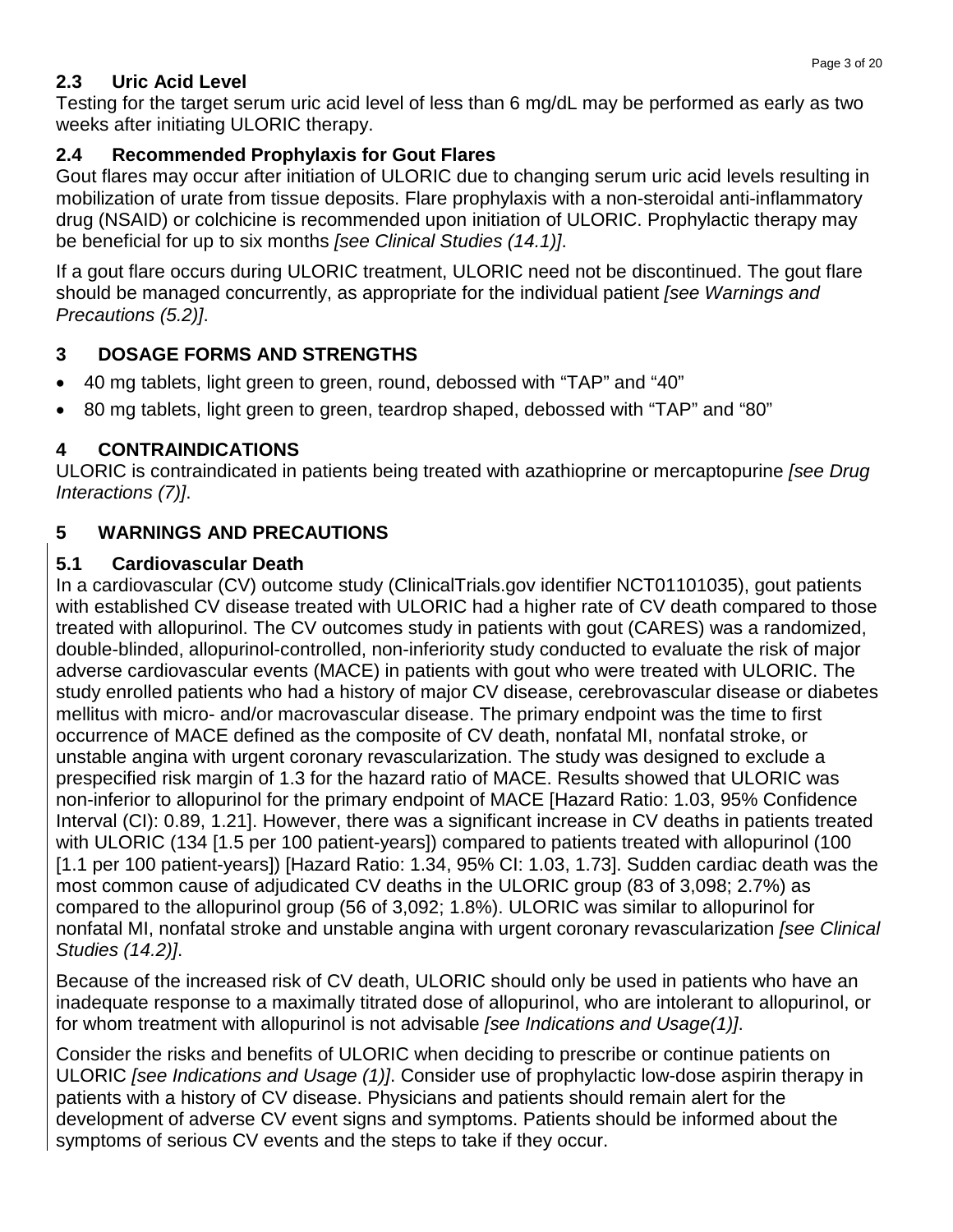## **5.2 Gout Flares**

After initiation of ULORIC, an increase in gout flares is frequently observed. This increase is due to reduction in serum uric acid levels, resulting in mobilization of urate from tissue deposits.

In order to prevent gout flares when ULORIC is initiated, concurrent prophylactic treatment with an NSAID or colchicine is recommended *[see Dosage and Administration (2.4)].*

## **5.3 Hepatic Effects**

There have been postmarketing reports of fatal and nonfatal hepatic failure in patients taking ULORIC, although the reports contain insufficient information necessary to establish the probable cause. During randomized controlled studies, transaminase elevations greater than three times the upper limit of normal (ULN) were observed (AST: 2%, 2%, and ALT: 3%, 2% in ULORIC and allopurinol-treated patients, respectively). No dose-effect relationship for these transaminase elevations was noted *[see Clinical Pharmacology (12.3)]*.

Obtain a liver test panel (serum alanine aminotransferase [ALT], aspartate aminotransferase [AST], alkaline phosphatase, and total bilirubin) as a baseline before initiating ULORIC.

Measure liver tests promptly in patients who report symptoms that may indicate liver injury, including fatigue, anorexia, right upper abdominal discomfort, dark urine or jaundice. In this clinical context, if the patient is found to have abnormal liver tests (ALT greater than three times the upper limit of the reference range), ULORIC treatment should be interrupted and investigation done to establish the probable cause. ULORIC should not be restarted in these patients without another explanation for the liver test abnormalities.

Patients who have serum ALT greater than three times the reference range with serum total bilirubin greater than two times the reference range without alternative etiologies are at risk for severe druginduced liver injury and should not be restarted on ULORIC. For patients with lesser elevations of serum ALT or bilirubin and with an alternate probable cause, treatment with ULORIC can be used with caution.

## **5.4 Serious Skin Reactions**

Postmarketing reports of serious skin and hypersensitivity reactions, including Stevens-Johnson Syndrome, drug reaction with eosinophilia and systemic symptoms (DRESS) and toxic epidermal necrolysis (TEN) have been reported in patients taking ULORIC. Discontinue ULORIC if serious skin reactions are suspected *[see Patient Counseling Information (17)].* Many of these patients had reported previous similar skin reactions to allopurinol. ULORIC should be used with caution in these patients.

# **6 ADVERSE REACTIONS**

The following serious adverse reactions are described elsewhere in the prescribing information:

- Cardiovascular Death *[see Warnings and Precautions (5.1)]*
- Hepatic Effects *[see Warnings and Precautions (5.3)]*
- Serious Skin Reactions *[see Warnings and Precautions (5.4)]*

## **6.1 Clinical Trials Experience**

Because clinical trials are conducted under widely varying conditions, adverse reaction rates observed in the clinical trials of a drug cannot be directly compared to rates in the clinical trials of another drug and may not reflect the rates observed in practice.

In Phase 2 and 3 clinical studies, a total of 2757 patients with hyperuricemia and gout were treated with ULORIC 40 mg or 80 mg daily. For ULORIC 40 mg, 559 patients were treated for ≥6 months. For ULORIC 80 mg, 1377 patients were treated for ≥6 months, 674 patients were treated for ≥1 year and 515 patients were treated for ≥2 years. In the CARES study, a total of 3098 patients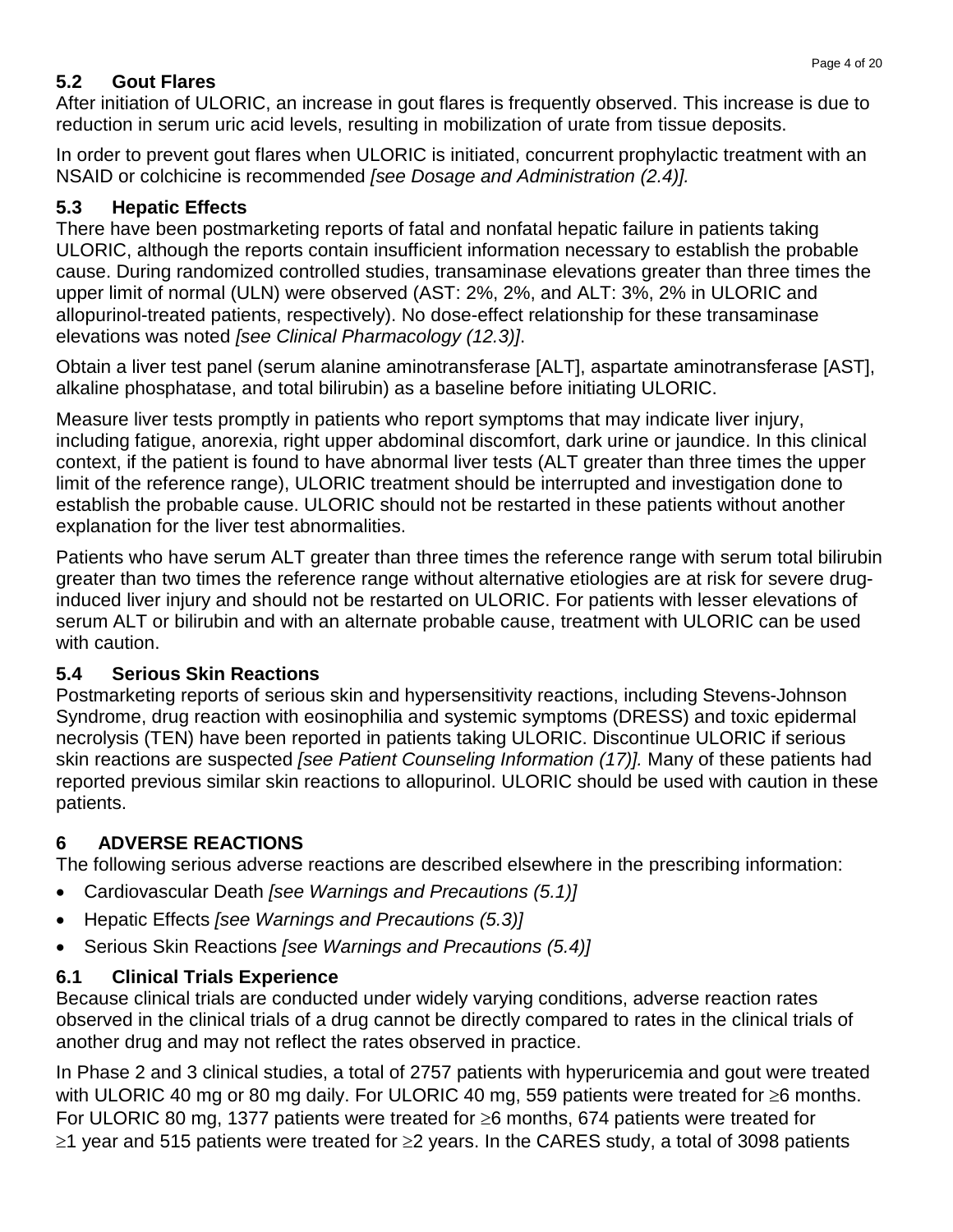were treated with ULORIC 40 mg or 80 mg daily; of these, 2155 patients were treated for ≥1 year and 1539 were treated for ≥2 years *[see Clinical Studies (14.2)]*.

#### Most Common Adverse Reactions

In three randomized, controlled clinical studies (Studies 1, 2 and 3), which were six to 12 months in duration, the following adverse reactions were reported by the treating physician as related to study drug. Table 1 summarizes adverse reactions reported at a rate of at least 1% in ULORIC treatment groups and at least 0.5% greater than placebo.

| Table 1: Adverse Reactions Occurring in ≥1% of Patients Treated with ULORIC and at Least 0.5%<br>Greater than Seen in Patients Receiving Placebo in Controlled Studies |                |                               |                           |            |  |  |
|------------------------------------------------------------------------------------------------------------------------------------------------------------------------|----------------|-------------------------------|---------------------------|------------|--|--|
|                                                                                                                                                                        | <b>Placebo</b> | <b>ULORIC</b><br>allopurinol* |                           |            |  |  |
| <b>Adverse Reactions</b>                                                                                                                                               | $(N=134)$      | 40 mg daily<br>$(N=757)$      | 80 mg daily<br>$(N=1279)$ | $(N=1277)$ |  |  |
| Liver Function<br>Abnormalities                                                                                                                                        | 0.7%           | 6.6%                          | 4.6%                      | 4.2%       |  |  |
| Nausea                                                                                                                                                                 | 0.7%           | 1.1%                          | 1.3%                      | 0.8%       |  |  |
| Arthralgia                                                                                                                                                             | 0%             | 1.1%                          | 0.7%                      | 0.7%       |  |  |
| Rash                                                                                                                                                                   | 0.7%           | 0.5%                          | 1.6%                      | 1.6%       |  |  |

\* Of the patients who received allopurinol, 10 received 100 mg, 145 received 200 mg, and 1122 received 300 mg, based on level of renal impairment.

The most common adverse reaction leading to discontinuation from therapy was liver function abnormalities in 1.8% of ULORIC 40 mg, 1.2% of ULORIC 80 mg, and in 0.9% of patients treated with allopurinol.

In addition to the adverse reactions presented in Table 1, dizziness was reported in more than 1% of patients treated with ULORIC although not at a rate more than 0.5% greater than placebo.

In the CARES study, liver function abnormalities and diarrhea were reported in more than 1% of patients treated with ULORIC, although not at a rate more than 0.5% greater than allopurinol.

#### Less Common Adverse Reactions

In clinical studies the following adverse reactions occurred in less than 1% of patients and in more than one subject treated with doses ranging from 40 mg to 240 mg of ULORIC. This list also includes adverse reactions (less than 1% of patients) associated with organ systems from Warnings and Precautions.

*Blood and Lymphatic System Disorders:* anemia, idiopathic thrombocytopenic purpura, leukocytosis/leukopenia, neutropenia, pancytopenia, splenomegaly, thrombocytopenia.

*Cardiac Disorders:* angina pectoris, atrial fibrillation/flutter, cardiac murmur, ECG abnormal, palpitations, sinus bradycardia, tachycardia.

*Ear and Labyrinth Disorders:* deafness, tinnitus, vertigo.

*Eye Disorders:* vision blurred.

*Gastrointestinal Disorders:* abdominal distention, abdominal pain, constipation, dry mouth, dyspepsia, flatulence, frequent stools, gastritis, gastroesophageal reflux disease, gastrointestinal discomfort, gingival pain, haematemesis, hyperchlorhydria, hematochezia, mouth ulceration, pancreatitis, peptic ulcer, vomiting.

*General Disorders and Administration Site Conditions:* asthenia, chest pain/discomfort, edema, fatigue, feeling abnormal, gait disturbance, influenza-like symptoms, mass, pain, thirst.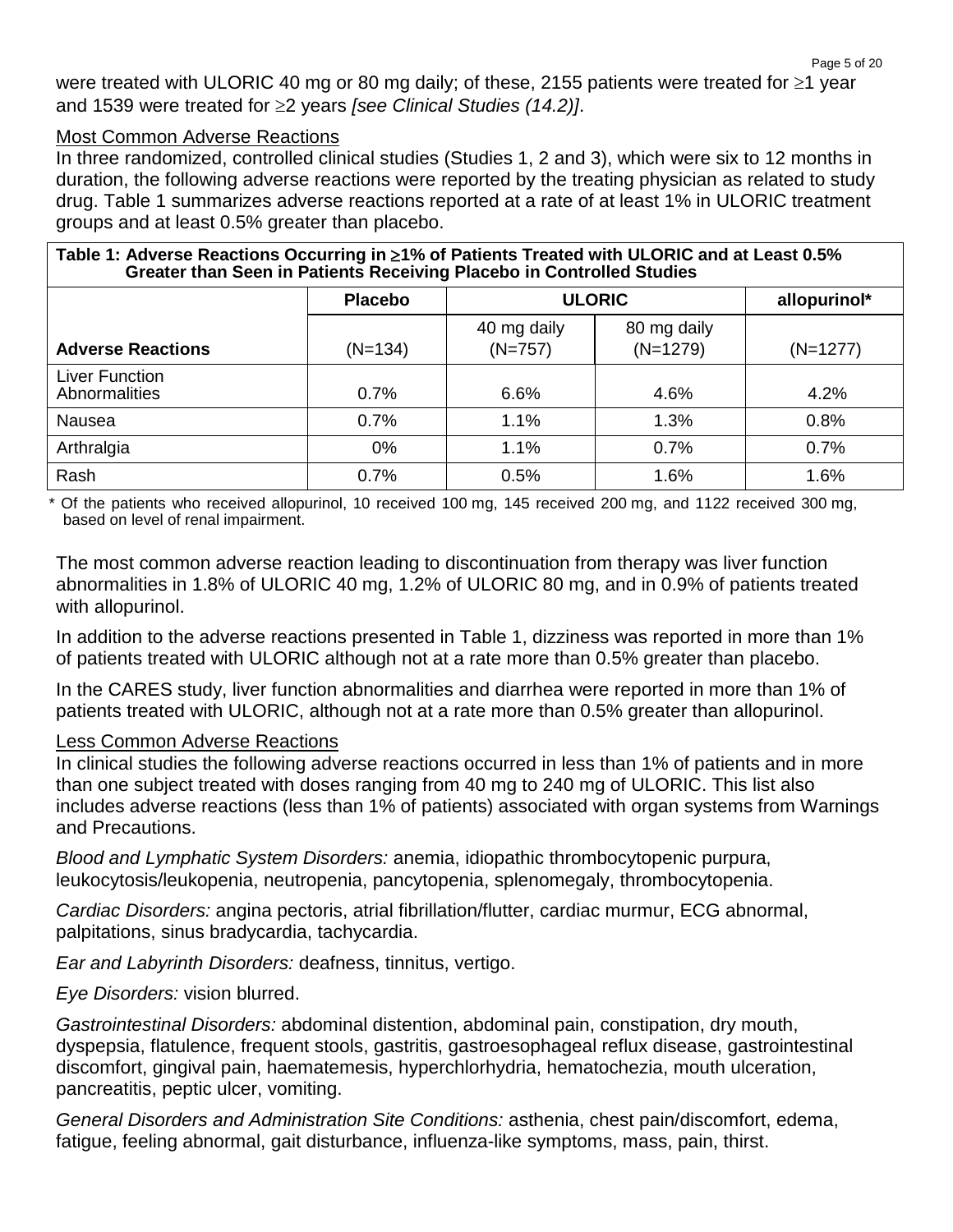*Hepatobiliary Disorders:* cholelithiasis/cholecystitis, hepatic steatosis, hepatitis, hepatomegaly.

*Immune System Disorder:* hypersensitivity.

*Infections and Infestations:* herpes zoster.

*Procedural Complications:* contusion.

*Metabolism and Nutrition Disorders:* anorexia, appetite decreased/increased, dehydration, diabetes mellitus, hypercholesterolemia, hyperglycemia, hyperlipidemia, hypertriglyceridemia, hypokalemia, weight decreased/increased.

*Musculoskeletal and Connective Tissue Disorders:* arthritis, joint stiffness, joint swelling, muscle spasms/twitching/tightness/weakness, musculoskeletal pain/stiffness, myalgia.

*Nervous System Disorders:* altered taste, balance disorder, cerebrovascular accident, Guillain-Barré syndrome, headache, hemiparesis, hypoesthesia, hyposmia, lacunar infarction, lethargy, mental impairment, migraine, paresthesia, somnolence, transient ischemic attack, tremor.

*Psychiatric Disorders:* agitation, anxiety, depression, insomnia, irritability, libido decreased, nervousness, panic attack, personality change.

*Renal and Urinary Disorders:* hematuria, nephrolithiasis, pollakiuria, proteinuria, renal failure, renal insufficiency, urgency, incontinence.

*Reproductive System and Breast Changes:* breast pain, erectile dysfunction, gynecomastia.

*Respiratory, Thoracic and Mediastinal Disorders:* bronchitis, cough, dyspnea, epistaxis, nasal dryness, paranasal sinus hypersecretion, pharyngeal edema, respiratory tract congestion, sneezing, throat irritation, upper respiratory tract infection.

*Skin and Subcutaneous Tissue Disorders:* alopecia*,* angio edema, dermatitis, dermographism, ecchymosis, eczema, hair color changes, hair growth abnormal, hyperhidrosis*,* peeling skin, petechiae, photosensitivity, pruritus, purpura, skin discoloration/altered pigmentation, skin lesion, skin odor abnormal, urticaria.

*Vascular Disorders:* flushing, hot flush, hypertension, hypotension.

*Laboratory Parameters:* activated partial thromboplastin time prolonged, creatine increased, bicarbonate decreased, sodium increased, EEG abnormal, glucose increased, cholesterol increased, triglycerides increased, amylase increased, potassium increased, TSH increased, platelet count decreased, hematocrit decreased, hemoglobin decreased, MCV increased, RBC decreased, creatinine increased, blood urea increased, BUN/creatinine ratio increased, creatine phosphokinase (CPK) increased, alkaline phosphatase increased, LDH increased, PSA increased, urine output increased/decreased, lymphocyte count decreased, neutrophil count decreased, WBC increased/decreased, coagulation test abnormal, low density lipoprotein (LDL) increased, prothrombin time prolonged, urinary casts, urine positive for white blood cells and protein.

### **6.2 Postmarketing Experience**

The following adverse reactions have been identified during postapproval use of ULORIC. Because these reactions are reported voluntarily from a population of uncertain size, it is not always possible to reliably estimate their frequency or establish a causal relationship to drug exposure.

*Blood and Lymphatic System Disorders:* agranulocytosis, eosinophilia.

*Hepatobiliary Disorders:* hepatic failure (some fatal), jaundice, serious cases of abnormal liver function test results, liver disorder.

*Immune System Disorders:* anaphylaxis, anaphylactic reaction.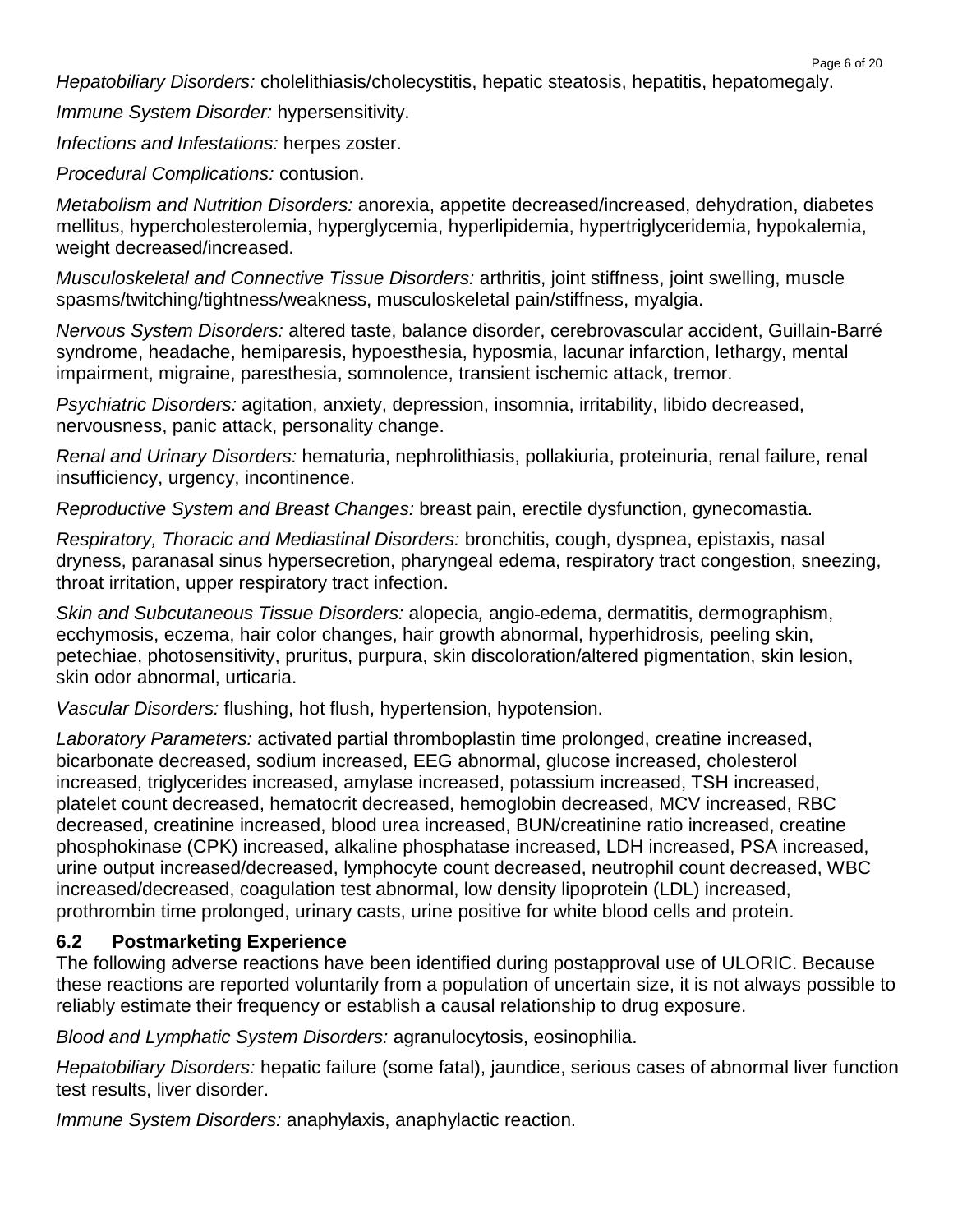*Musculoskeletal and Connective Tissue Disorders:* rhabdomyolysis.

*Psychiatric Disorders:* psychotic behavior including aggressive thoughts.

*Renal and Urinary Disorders:* tubulointerstitial nephritis.

*Skin and Subcutaneous Tissue Disorders:* generalized rash, Stevens-Johnson Syndrome, hypersensitivity skin reactions, erythema multiforme, drug reaction with eosinophilia and systemic symptoms, toxic epidermal necrolysis.

## **7 DRUG INTERACTIONS**

## **7.1 Xanthine Oxidase Substrate Drugs**

ULORIC is an XO inhibitor. Based on a drug interaction study in healthy patients, febuxostat altered the metabolism of theophylline (a substrate of XO) in humans *[see Clinical Pharmacology (12.3)].* Therefore, use with caution when coadministering ULORIC with theophylline.

Drug interaction studies of ULORIC with other drugs that are metabolized by XO (e.g., mercaptopurine and azathioprine) have not been conducted. Inhibition of XO by ULORIC may cause increased plasma concentrations of these drugs leading to toxicity *[see Clinical Pharmacology (12.3)]*. ULORIC is contraindicated in patients being treated with azathioprine or mercaptopurine *[see Contraindications (4)].*

## **7.2 Cytotoxic Chemotherapy Drugs**

Drug interaction studies of ULORIC with cytotoxic chemotherapy have not been conducted. No data are available regarding the safety of ULORIC during cytotoxic chemotherapy.

## **7.3** *In Vivo* **Drug Interaction Studies**

Based on drug interaction studies in healthy patients, ULORIC does not have clinically significant interactions with colchicine, naproxen, indomethacin, hydrochlorothiazide, warfarin or desipramine *[see Clinical Pharmacology (12.3)].* Therefore, ULORIC may be used concomitantly with these medications.

## **8 USE IN SPECIFIC POPULATIONS**

### **8.1 Pregnancy**

### Risk Summary

Limited available data with ULORIC use in pregnant women are insufficient to inform a drug associated risk of adverse developmental outcomes. No adverse developmental effects were observed in embryo-fetal development studies with oral administration of febuxostat to pregnant rats and rabbits during organogenesis at doses that produced maternal exposures up to 40 and 51 times, respectively, the exposure at the maximum recommended human dose (MRHD). No adverse developmental effects were observed in a pre- and postnatal development study with administration of febuxostat to pregnant rats from organogenesis through lactation at an exposure approximately 11 times the MRHD *(see Data)*.

The estimated background risk of major birth defects and miscarriage for the indicated population is unknown. All pregnancies have a background risk of birth defect, loss, or other adverse outcomes. In the US general population, the estimated background risk of major birth defects and miscarriage in clinically recognized pregnancies is 2 to 4% and 15 to 20%, respectively.

### Data

#### *Animal Data*

In an embryo-fetal development study in pregnant rats dosed during the period of organogenesis from gestation Days 7 – 17, febuxostat was not teratogenic and did not affect fetal development or survival at exposures up to approximately 40 times the MRHD (on an AUC basis at maternal oral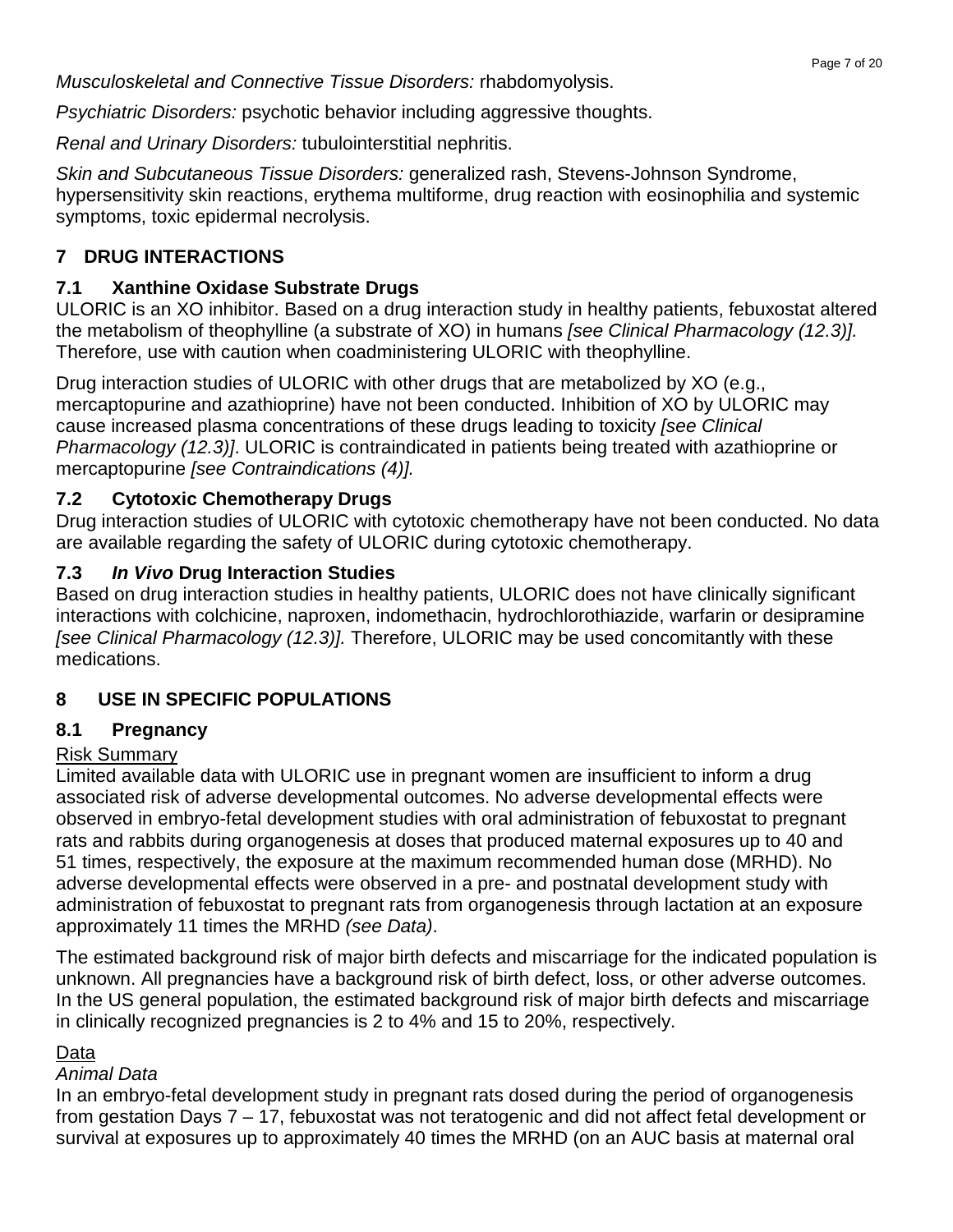Page 8 of 20 doses up to 48 mg/kg/day). In an embryo-fetal development study in pregnant rabbits dosed during the period of organogenesis from gestation Days 6 – 18, febuxostat was not teratogenic and did not affect fetal development at exposures up to approximately 51 times the MRHD (on an AUC basis at maternal oral doses up to 48 mg/kg/day).

In a pre- and postnatal development study in pregnant female rats dosed orally from gestation Day 7 through lactation Day 20, febuxostat had no effects on delivery or growth and development of offspring at a dose approximately 11 times the MRHD (on an AUC basis at a maternal oral dose of 12 mg/kg/day). However, increased neonatal mortality and a reduction in neonatal body weight gain were observed in the presence of maternal toxicity at a dose approximately 40 times the MRHD (on an AUC basis at a maternal oral dose of 48 mg/kg/day).

Febuxostat crossed the placental barrier following oral administration to pregnant rats and was detected in fetal tissues.

## **8.2 Lactation**

### Risk Summary

There are no data on the presence of febuxostat in human milk, the effects on the breastfed infant, or the effects on milk production. Febuxostat is present in rat milk. The developmental and health benefits of breastfeeding should be considered along with the mother's clinical need for ULORIC and any potential adverse effects on the breastfed child from ULORIC or from the underlying maternal condition.

#### Data

#### *Animal Data*

Orally administered febuxostat was detected in the milk of lactating rats at up to approximately 7 times the plasma concentration.

### **8.4 Pediatric Use**

Safety and effectiveness of ULORIC in pediatric patients have not been established.

### **8.5 Geriatric Use**

No dose adjustment is necessary in elderly patients. Of the total number of patients in Studies 1, 2, and 3 (clinical studies of ULORIC in the treatment of gout) *[see Clinical Studies (14.1)]*, 16% were 65 and over, while 4% were 75 and over. Comparing patients in different age groups, no clinically significant differences in safety or effectiveness were observed but greater sensitivity of some older individuals cannot be ruled out. The  $C_{\text{max}}$  and  $\text{AUC}_{24}$  of febuxostat following multiple oral doses of ULORIC in geriatric patients (≥65 years) were similar to those in younger patients (18 to 40 years) *[see Clinical Pharmacology (12.3)].*

### **8.6 Renal Impairment**

No dose adjustment is necessary in patients with mild to moderate renal impairment ( $Cl<sub>cr</sub>$  30 to 89 mL/min). For patients with severe renal impairment (Cl<sub>cr</sub> 15 to 29 mL/min), the recommended dosage of ULORIC is limited to 40 mg once daily *[see Dosage and Administration (2.2) and Clinical Pharmacology (12.3)].*

### **8.7 Hepatic Impairment**

No dose adjustment is necessary in patients with mild or moderate hepatic impairment (Child-Pugh Class A or B). No studies have been conducted in patients with severe hepatic impairment (Child-Pugh Class C); therefore, caution should be exercised in these patients *[see Clinical Pharmacology (12.3)].*

### **8.8 Secondary Hyperuricemia**

No studies have been conducted in patients with secondary hyperuricemia (including organ transplant recipients); ULORIC is not recommended for use in patients whom the rate of urate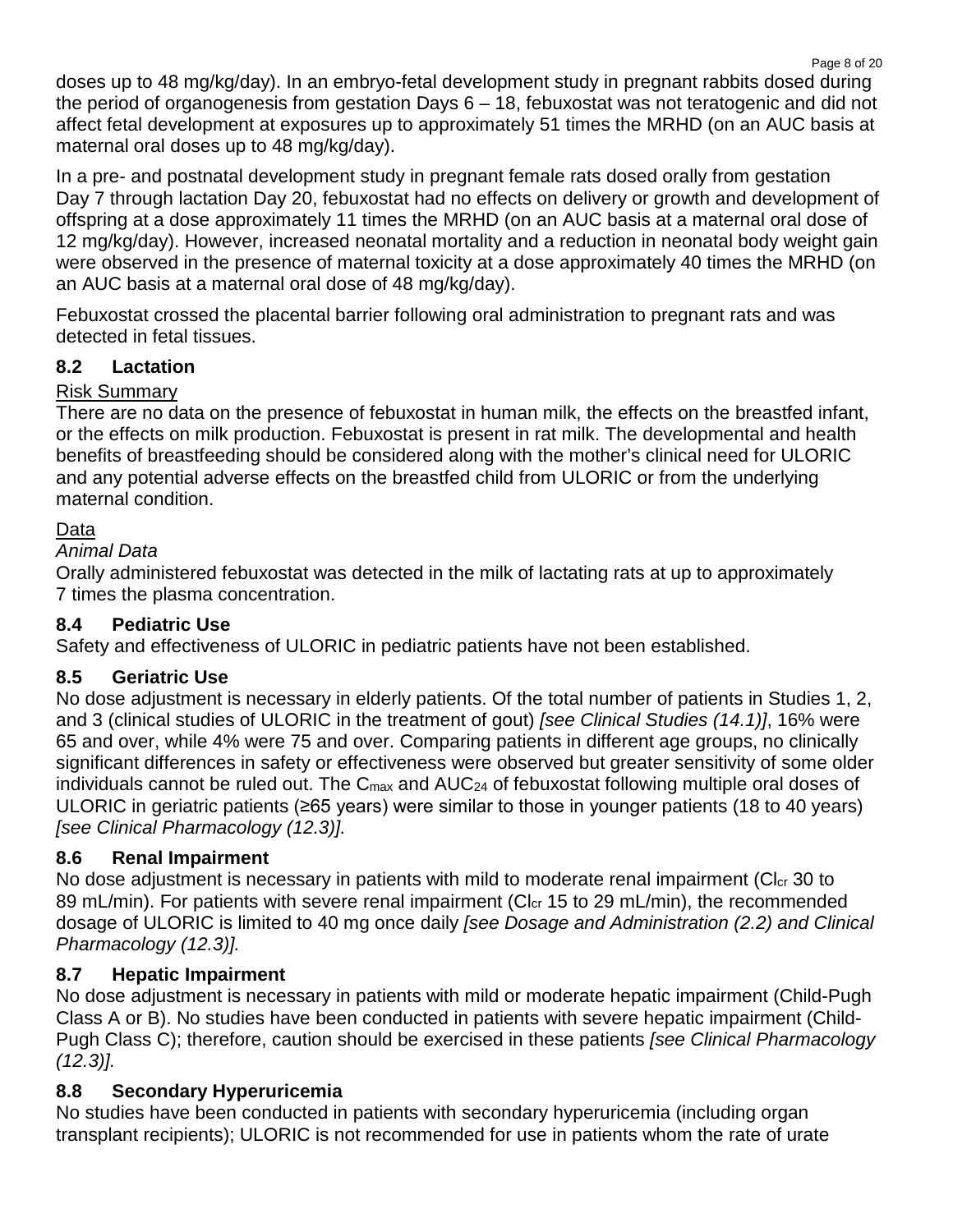formation is greatly increased (e.g., malignant disease and its treatment, Lesch-Nyhan syndrome). The concentration of xanthine in urine could, in rare cases, rise sufficiently to allow deposition in the urinary tract.

## **10 OVERDOSAGE**

ULORIC was studied in healthy patients in doses up to 300 mg daily for seven days without evidence of dose-limiting toxicities. No overdose of ULORIC was reported in clinical studies. Patients should be managed by symptomatic and supportive care should there be an overdose.

## **11 DESCRIPTION**

ULORIC (febuxostat) is a xanthine oxidase inhibitor. The active ingredient in ULORIC is 2-[3-cyano-4-(2-methylpropoxy) phenyl]-4-methylthiazole-5-carboxylic acid, with a molecular weight of 316.38. The empirical formula is  $C_{16}H_{16}N_2O_3S$ .

The chemical structure is:



Febuxostat is a non-hygroscopic, white crystalline powder that is freely soluble in dimethylformamide; soluble in dimethylsulfoxide; sparingly soluble in ethanol; slightly soluble in methanol and acetonitrile; and practically insoluble in water. The melting range is 205°C to 208°C.

ULORIC tablets for oral use contain the active ingredient, febuxostat, and are available in two dosage strengths, 40 mg and 80 mg. Inactive ingredients include lactose monohydrate, microcrystalline cellulose, hydroxypropyl cellulose, sodium croscarmellose, silicon dioxide and magnesium stearate. ULORIC tablets are coated with Opadry II, green.

## **12 CLINICAL PHARMACOLOGY**

### **12.1 Mechanism of Action**

ULORIC, a xanthine oxidase inhibitor, achieves its therapeutic effect by decreasing serum uric acid. ULORIC is not expected to inhibit other enzymes involved in purine and pyrimidine synthesis and metabolism at therapeutic concentrations.

## **12.2 Pharmacodynamics**

### Effect on Uric Acid and Xanthine Concentrations

In healthy patients, ULORIC resulted in a dose dependent decrease in 24 hour mean serum uric acid concentrations and an increase in 24 hour mean serum xanthine concentrations. In addition, there was a decrease in the total daily urinary uric acid excretion. Also, there was an increase in total daily urinary xanthine excretion. Percent reduction in 24 hour mean serum uric acid concentrations was between 40% and 55% at the exposure levels of 40 mg and 80 mg daily doses.

## Effect on Cardiac Repolarization

The effect of ULORIC on cardiac repolarization as assessed by the QTc interval was evaluated in normal healthy patients and in patients with gout. ULORIC in doses up to 300 mg daily (3.75 times the maximum recommended daily dosage), at steady-state, did not demonstrate an effect on the QTc interval.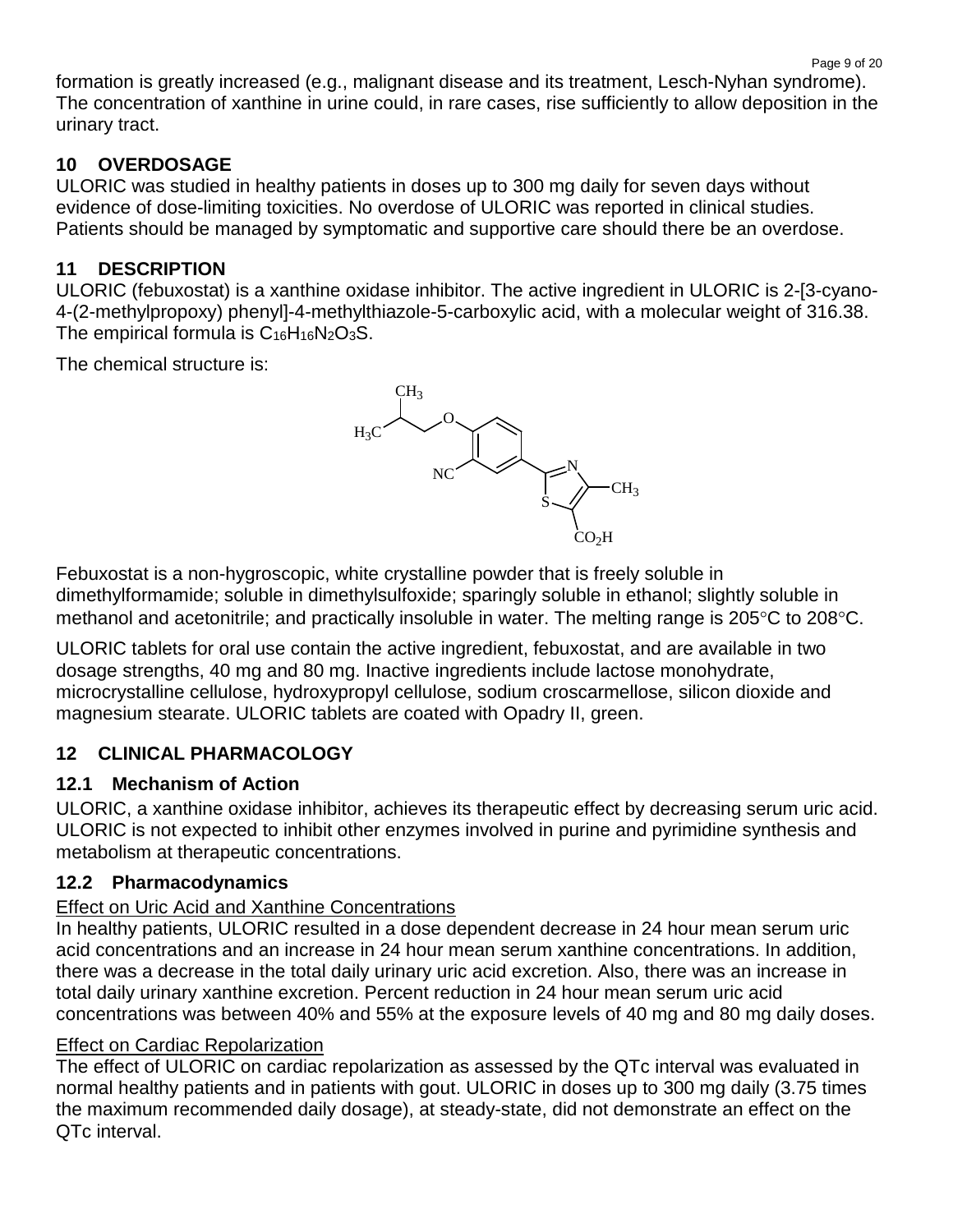#### **12.3 Pharmacokinetics**

In healthy patients, maximum plasma concentrations  $(C_{\text{max}})$  and AUC of febuxostat increased in a dose proportional manner following single and multiple doses of 10 mg (0.25 times the lowest recommended dosage) to 120 mg (1.5 times the maximum recommended dosage). There is no accumulation when therapeutic doses are administered every 24 hours. Febuxostat has an apparent mean terminal elimination half-life  $(t_{1/2})$  of approximately 5 to 8 hours. Febuxostat pharmacokinetic parameters for patients with hyperuricemia and gout estimated by population pharmacokinetic analyses were similar to those estimated in healthy patients.

#### Absorption

The absorption of radiolabeled febuxostat following oral dose administration was estimated to be at least 49% (based on total radioactivity recovered in urine). Maximum plasma concentrations of febuxostat occurred between 1 and 1.5 hours postdose. After multiple oral 40 mg and 80 mg once daily doses,  $C_{\text{max}}$  is approximately 1.6  $\pm$  0.6 mcg/mL (N=30), and 2.6  $\pm$  1.7 mcg/mL (N=227), respectively. Absolute bioavailability of the febuxostat tablet has not been studied.

Following multiple 80 mg once daily doses with a high fat meal, there was a 49% decrease in Cmax and an 18% decrease in AUC, respectively. However, no clinically significant change in the percent decrease in serum uric acid concentration was observed (58% fed vs 51% fasting). Thus, ULORIC may be taken without regard to food.

Concomitant ingestion of an antacid containing magnesium hydroxide and aluminum hydroxide with an 80 mg single dose of ULORIC has been shown to delay absorption of febuxostat (approximately one hour) and to cause a 31% decrease in C<sub>max</sub> and a 15% decrease in AUC∞. As AUC rather than Cmax was related to drug effect, change observed in AUC was not considered clinically significant. Therefore, ULORIC may be taken without regard to antacid use.

#### **Distribution**

The mean apparent steady state volume of distribution (V<sub>ss</sub>/F) of febuxostat was approximately 50 L (CV ~40%). The plasma protein binding of febuxostat is approximately 99.2% (primarily to albumin), and is constant over the concentration range achieved with 40 mg and 80 mg doses.

#### Metabolism

Febuxostat is extensively metabolized by both conjugation via uridine diphosphate glucuronosyltransferase (UGT) enzymes including UGT1A1, UGT1A3, UGT1A9, and UGT2B7 and oxidation via cytochrome P450 (CYP) enzymes including CYP1A2, 2C8 and 2C9 and non-P450 enzymes. The relative contribution of each enzyme isoform in the metabolism of febuxostat is not clear. The oxidation of the isobutyl side chain leads to the formation of four pharmacologically active hydroxy metabolites, all of which occur in plasma of humans at a much lower extent than febuxostat.

In urine and feces, acyl glucuronide metabolites of febuxostat (~35% of the dose), and oxidative metabolites, 67M-1 (~10% of the dose), 67M-2 (~11% of the dose), and 67M-4, a secondary metabolite from 67M-1 (~14% of the dose), appeared to be the major metabolites of febuxostat *in vivo*.

### Elimination

Febuxostat is eliminated by both hepatic and renal pathways. Following an 80 mg oral dose of 14Clabeled febuxostat, approximately 49% of the dose was recovered in the urine as unchanged febuxostat (3%), the acyl glucuronide of the drug (30%), its known oxidative metabolites and their conjugates (13%), and other unknown metabolites (3%). In addition to the urinary excretion, approximately 45% of the dose was recovered in the feces as the unchanged febuxostat (12%), the acyl glucuronide of the drug (1%), its known oxidative metabolites and their conjugates (25%), and other unknown metabolites (7%).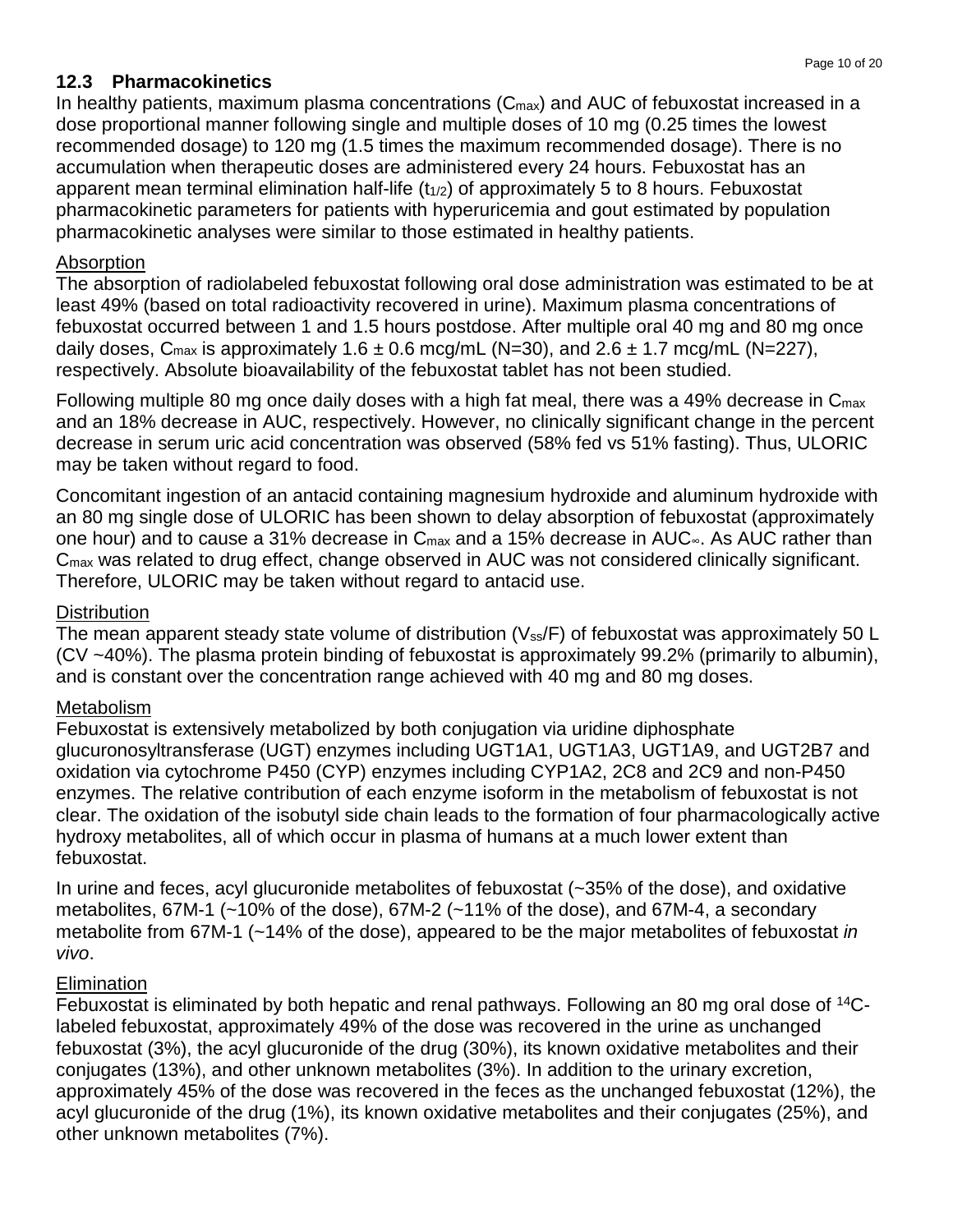Page 11 of 20 The apparent mean terminal elimination half-life  $(t_{1/2})$  of febuxostat was approximately 5 to 8 hours.

#### Specific Populations

#### *Geriatric Patients*

The Cmax and AUC of febuxostat and its metabolites following multiple oral doses of ULORIC in geriatric patients (≥65 years) were similar to those in younger patients (18 to 40 years). In addition, the percent decrease in serum uric acid concentration was similar between elderly and younger patients. No dose adjustment is necessary in geriatric patients *[see Use in Specific Populations (8.5)].* 

#### *Patients with Renal Impairment*

In a dedicated phase I pharmacokinetics study, following multiple 80 mg doses of ULORIC in healthy patients with mild (Cl<sub>cr</sub> 50 to 80 mL/min), moderate (Cl<sub>cr</sub> 30 to 49 mL/min) or severe renal impairment (C $\rm{lc}_r$  10 to 29 mL/min), the  $\rm{C}_{max}$  of febuxostat did not change relative to patients with normal renal function (Cl<sub>cr</sub> greater than 80 mL/min). AUC and half-life of febuxostat increased in patients with renal impairment in comparison to patients with normal renal function, but values were similar among three renal impairment groups. Mean febuxostat AUC values were up to 1.8 times higher in patients with renal impairment compared to those with normal renal function. Mean C<sub>max</sub> and AUC values for three active metabolites increased up to two and four-fold, respectively. However, the percent decrease in serum uric acid concentration for patients with renal impairment was comparable to those with normal renal function (58% in normal renal function group and 55% in the severe renal function group).

Based on population pharmacokinetic analysis, following multiple 40 mg or 80 mg doses of ULORIC, the mean oral clearance (CL/F) values of febuxostat in patients with gout and mild (n=334), moderate (n=232) or severe (n=34) renal impairment were decreased by 14%, 34%, and 48%, respectively, compared to patients with normal (n=89) renal function. The corresponding median AUC values of febuxostat at steady-state in patients with renal impairment were increased by 18%, 49%, and 96% after 40 mg dose, and 7%, 45% and 98% after 80 mg dose, respectively, compared to patients with normal renal function.

ULORIC has not been studied in end stage renal impairment patients who are on dialysis.

#### *Patients with Hepatic Impairment*

Following multiple 80 mg doses of ULORIC in patients with mild (Child-Pugh Class A) or moderate (Child-Pugh Class B) hepatic impairment, an average of 20% to 30% increase was observed for both C<sub>max</sub> and AUC<sub>24</sub> (total and unbound) in hepatic impairment groups compared to patients with normal hepatic function. In addition, the percent decrease in serum uric acid concentration was comparable between different hepatic groups (62% in healthy group, 49% in mild hepatic impairment group, and 48% in moderate hepatic impairment group). No dose adjustment is necessary in patients with mild or moderate hepatic impairment. No studies have been conducted in patients with severe hepatic impairment (Child-Pugh Class C); caution should be exercised in those patients *[see Use in Specific Populations (8.7)].* 

#### *Male and Female Patients*

Following multiple oral doses of ULORIC, the C<sub>max</sub> and AUC<sub>24</sub> of febuxostat were 30% and 14% higher in females than in males, respectively. However, weight-corrected C<sub>max</sub> and AUC were similar between the genders. In addition, the percent decrease in serum uric acid concentrations was similar between genders. No dose adjustment is necessary based on gender.

#### *Racial Groups*

No specific pharmacokinetic study was conducted to investigate the effects of race.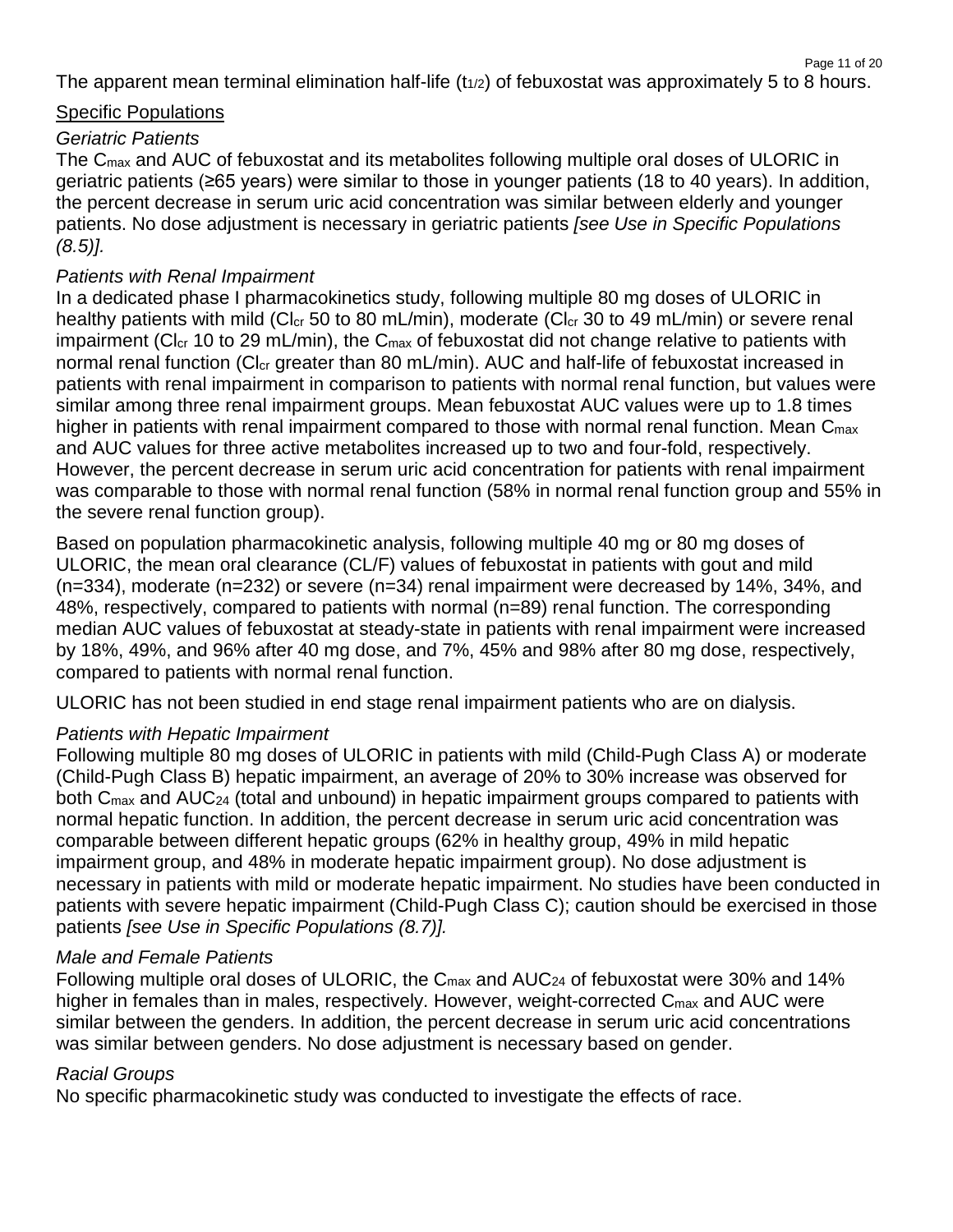#### **Drug Interaction Studies**

#### *Effect of ULORIC on Other Drugs*

*Xanthine Oxidase Substrate Drugs-Azathioprine, Mercaptopurine, and Theophylline*

Febuxostat is an XO inhibitor. A drug-drug interaction study evaluating the effect of ULORIC upon the pharmacokinetics of theophylline (an XO substrate) in healthy patients showed that coadministration of febuxostat with theophylline resulted in an approximately 400-fold increase in the amount of 1-methylxanthine, one of the major metabolites of theophylline, excreted in the urine. Since the long-term safety of exposure to 1-methylxanthine in humans is unknown, use with caution when coadministering febuxostat with theophylline.

Drug interaction studies of ULORIC with other drugs that are metabolized by XO (e.g., mercaptopurine and azathioprine) have not been conducted. Inhibition of XO by ULORIC may cause increased plasma concentrations of these drugs leading to toxicity. ULORIC is contraindicated in patients being treated with azathioprine or mercaptopurine *[see Contraindications (4) and Drug Interactions (7)].*

Azathioprine and mercaptopurine undergo metabolism via three major metabolic pathways, one of which is mediated by XO. Although ULORIC drug interaction studies with azathioprine and mercaptopurine have not been conducted, concomitant administration of allopurinol [a xanthine oxidase inhibitor] with azathioprine or mercaptopurine has been reported to substantially increase plasma concentrations of these drugs. Because ULORIC is a xanthine oxidase inhibitor, it could inhibit the XO-mediated metabolism of azathioprine and mercaptopurine leading to increased plasma concentrations of azathioprine or mercaptopurine that could result in severe toxicity.

#### *P450 Substrate Drugs*

*In vitro* studies have shown that febuxostat does not inhibit P450 enzymes CYP1A2, 2C9, 2C19, 2D6, or 3A4 and it also does not induce CYP1A2, 2B6, 2C9, 2C19, or 3A4 at clinically relevant concentrations. As such, pharmacokinetic interactions between ULORIC and drugs metabolized by these CYP enzymes are unlikely.

#### *Effect of Other Drugs on ULORIC*

Febuxostat is metabolized by conjugation and oxidation via multiple metabolizing enzymes. The relative contribution of each enzyme isoform is not clear. Drug interactions between ULORIC and a drug that inhibits or induces one particular enzyme isoform is in general not expected.

#### *In Vivo Drug Interaction Studies*

#### *Theophylline*

No dose adjustment is necessary for theophylline when coadministered with ULORIC. Administration of ULORIC (80 mg once daily) with theophylline resulted in an increase of 6% in  $C_{\text{max}}$ and 6.5% in AUC of theophylline. These changes were not considered statistically significant. However, the study also showed an approximately 400-fold increase in the amount of 1-methylxanthine (one of the major theophylline metabolites) excreted in urine as a result of XO inhibition by ULORIC. The safety of long-term exposure to 1-methylxanthine has not been evaluated. This should be taken into consideration when deciding to coadminister ULORIC and theophylline.

#### *Colchicine*

No dose adjustment is necessary for either ULORIC or colchicine when the two drugs are coadministered. Administration of ULORIC (40 mg once daily) with colchicine (0.6 mg twice daily) resulted in an increase of 12% in C<sub>max</sub> and 7% in AUC<sub>24</sub> of febuxostat. In addition, administration of colchicine (0.6 mg twice daily) with ULORIC (120 mg daily) resulted in a less than 11% change in C<sub>max</sub> or AUC of colchicine for both AM and PM doses. These changes were not considered clinically significant.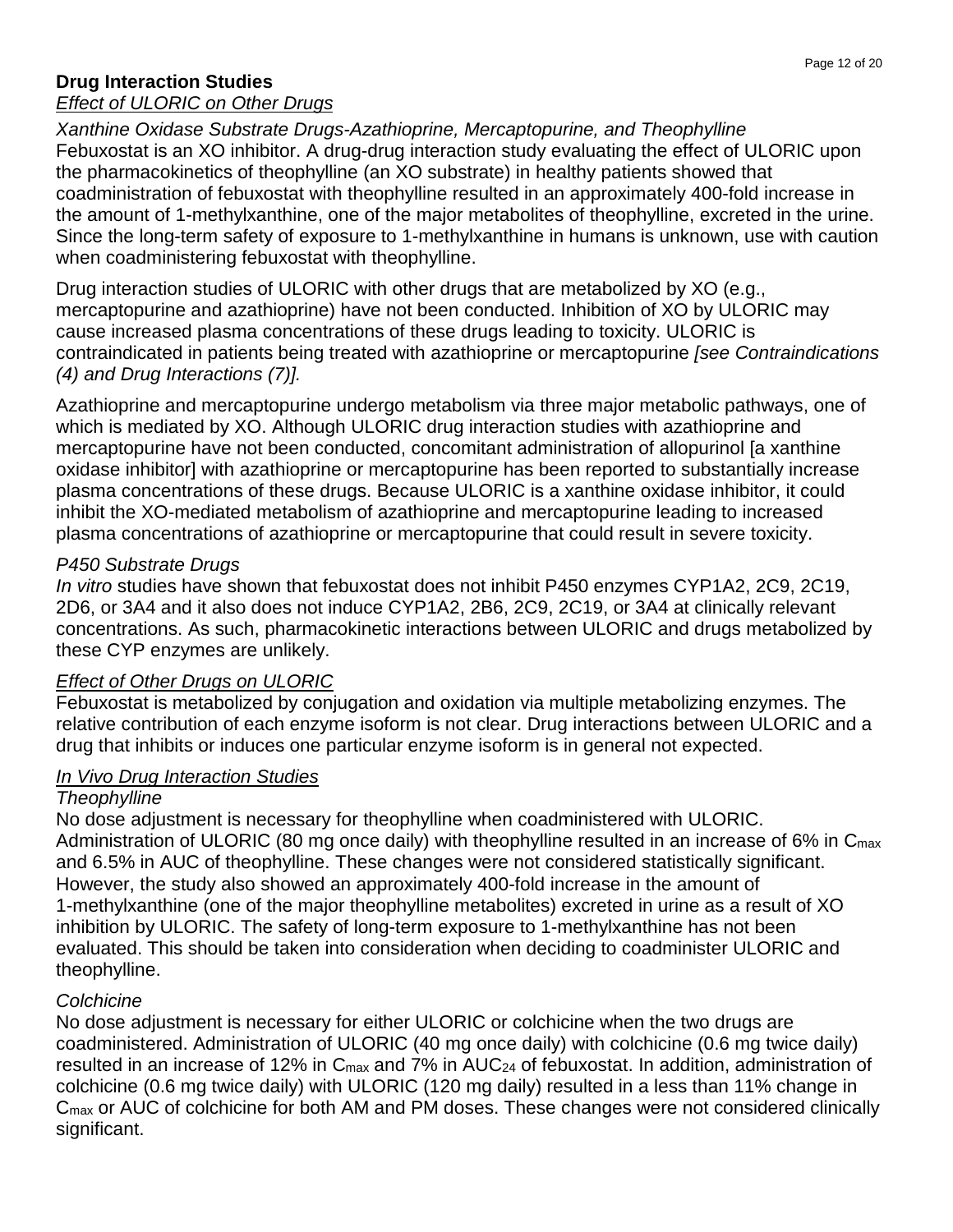#### *Naproxen*

No dose adjustment is necessary for ULORIC or naproxen when the two drugs are coadministered. Administration of ULORIC (80 mg once daily) with naproxen (500 mg twice daily) resulted in a 28% increase in Cmax and a 40% increase in AUC of febuxostat. The increases were not considered clinically significant. In addition, there were no significant changes in the Cmax or AUC of naproxen (less than 2%).

### *Indomethacin*

No dose adjustment is necessary for either ULORIC or indomethacin when these two drugs are coadministered. Administration of ULORIC (80 mg once daily) with indomethacin (50 mg twice daily) did not result in any significant changes in C<sub>max</sub> or AUC of febuxostat or indomethacin (less than 7%).

### *Hydrochlorothiazide*

No dose adjustment is necessary for ULORIC when coadministered with hydrochlorothiazide. Administration of ULORIC (80 mg) with hydrochlorothiazide (50 mg) did not result in any clinically significant changes in C<sub>max</sub> or AUC of febuxostat (less than 4%), and serum uric acid concentrations were not substantially affected.

### *Warfarin*

No dose adjustment is necessary for warfarin when coadministered with ULORIC. Administration of ULORIC (80 mg once daily) with warfarin had no effect on the pharmacokinetics of warfarin in healthy patients. INR and Factor VII activity were also not affected by the coadministration of ULORIC.

## *Desipramine*

Coadministration of drugs that are CYP2D6 substrates (such as desipramine) with ULORIC are not expected to require dose adjustment. Febuxostat was shown to be a weak inhibitor of CYP2D6 *in vitro* and *in vivo*. Administration of ULORIC (120 mg once daily) with desipramine (25 mg) resulted in an increase in  $C_{\text{max}}$  (16%) and AUC (22%) of desipramine, which was associated with a 17% decrease in the 2-hydroxydesipramine to desipramine metabolic ratio (based on AUC).

## **13 NONCLINICAL TOXICOLOGY**

# **13.1 Carcinogenesis, Mutagenesis, Impairment of Fertility**

Two year carcinogenicity studies were conducted in F344 rats and B6C3F1 mice. Increased transitional cell papilloma and carcinoma of the urinary bladder was observed at 24 mg/kg (25 times the MRHD on an AUC basis and 18.75 mg/kg (12.5 times the MRHD on an AUC basis) in male rats and female mice, respectively. The urinary bladder neoplasms were secondary to calculus formation in the kidney and urinary bladder.

Febuxostat showed a positive clastogenic response in a chromosomal aberration assay in a Chinese hamster lung fibroblast cell line with and without metabolic activation *in vitro*. Febuxostat was negative in the following genotoxicity assays: the *in vitro* Ames assay, *in vitro* chromosomal aberration assay in human peripheral lymphocytes, the L5178Y mouse lymphoma cell line assay, the *in vivo* mouse micronucleus assay, and the rat unscheduled DNA synthesis assay.

Fertility and reproductive performance were unaffected in male or female rats that received febuxostat at oral doses up to 48 mg/kg/day (approximately 31 and 40 times the MRHD on an AUC basis in males and females respectively).

# **13.2 Animal Toxicology**

A 12 month toxicity study in beagle dogs showed deposition of xanthine crystals and calculi in kidneys at 15 mg/kg (approximately 4 times the MRHD on an AUC basis). A similar effect of calculus formation was noted in rats in a six month study due to deposition of xanthine crystals at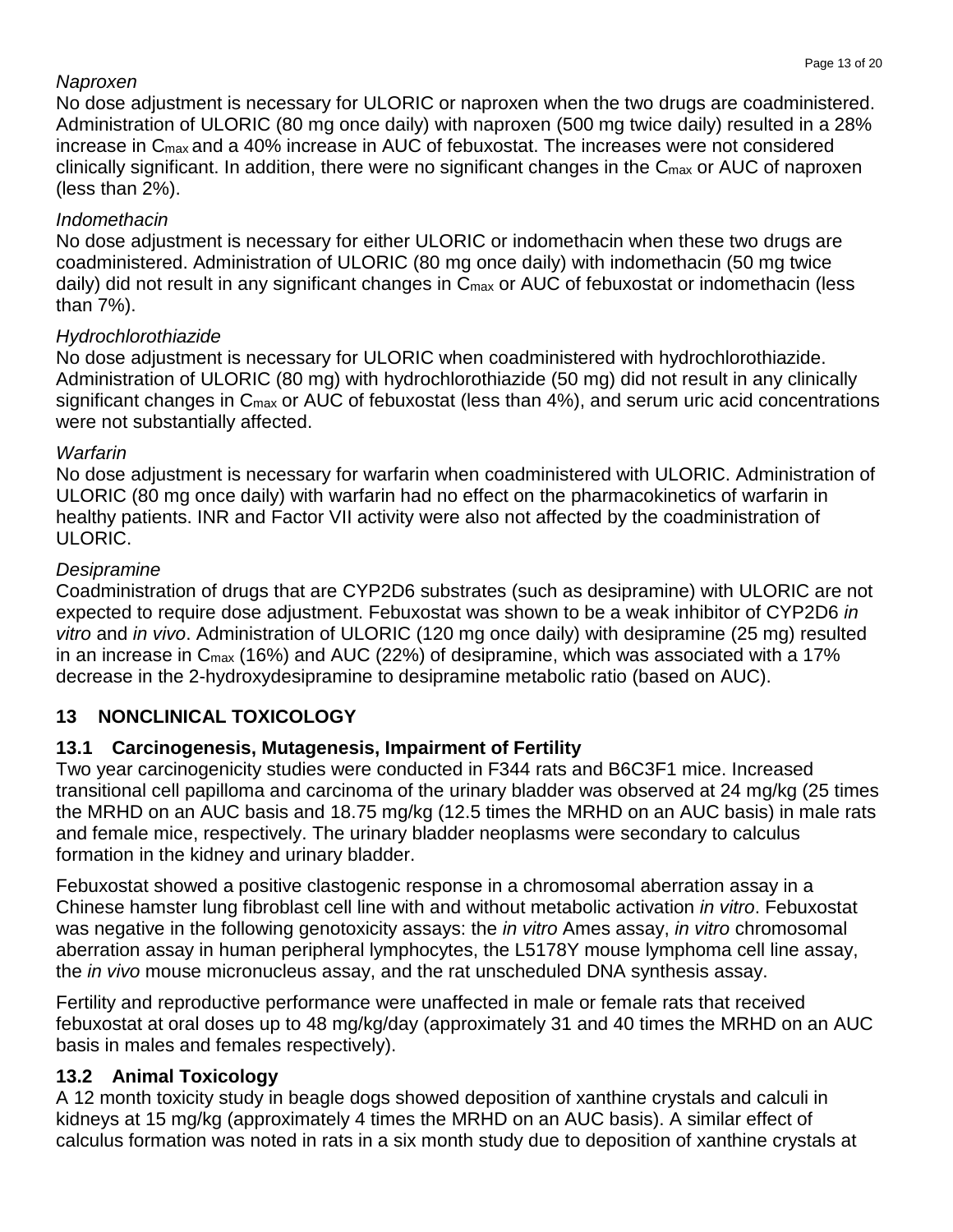48 mg/kg (approximately 31 and 40 times the MRHD on an AUC basis in males and females respectively).

#### **14 CLINICAL STUDIES**

A serum uric acid level of less than 6 mg/dL is the goal of antihyperuricemic therapy and has been established as appropriate for the treatment of gout.

#### **14.1 Management of Hyperuricemia in Gout**

The efficacy of ULORIC was demonstrated in three randomized, double-blind, controlled trials in patients with hyperuricemia and gout. Hyperuricemia was defined as a baseline serum uric acid level ≥8 mg/dL.

Study 1 (ClinicalTrials.gov identifier NCT00430248) randomized patients to: ULORIC 40 mg daily, ULORIC 80 mg daily, or allopurinol (300 mg daily for patients with estimated creatinine clearance (Cl<sub>cr</sub>) ≥60 mL/min or 200 mg daily for patients with estimated Cl<sub>cr</sub> ≥30 mL/min and ≤59 mL/min). The duration of Study 1 was six months.

Study 2 (ClinicalTrials.gov identifier NCT00174915) randomized patients to: placebo, ULORIC 80 mg daily, ULORIC 120 mg daily, ULORIC 240 mg daily or allopurinol (300 mg daily for patients with a baseline serum creatinine ≤1.5 mg/dL or 100 mg daily for patients with a baseline serum creatinine greater than 1.5 mg/dL and ≤2 mg/dL). The duration of Study 2 was six months.

Study 3 (ClinicalTrials.gov identifier NCT00102440), a one year study, randomized patients to: ULORIC 80 mg daily, ULORIC 120 mg daily, or allopurinol 300 mg daily. Patients who completed Study 2 and Study 3 were eligible to enroll in a Phase 3 long-term extension study in which patients received treatment with ULORIC for over three years.

In all three studies, patients received naproxen 250 mg twice daily or colchicine 0.6 mg once or twice daily for gout flare prophylaxis. In Study 1 the duration of prophylaxis was six months; in Study 2 and Study 3 the duration of prophylaxis was eight weeks.

The efficacy of ULORIC was also evaluated in a four week dose ranging study which randomized patients to: placebo, ULORIC 40 mg daily, ULORIC 80 mg daily, or ULORIC 120 mg daily. Patients who completed this study were eligible to enroll in a long-term extension study in which patients received treatment with ULORIC for up to five years.

Patients in these studies were representative of the patient population for which ULORIC use is intended. Table 2 summarizes the demographics and baseline characteristics for the patients enrolled in the studies.

| Table 2: Patient Demographics and Baseline Characteristics in<br>Study 1, Study 2, and Study 3 |     |
|------------------------------------------------------------------------------------------------|-----|
| Male                                                                                           | 95% |
| Race: Caucasian                                                                                | 80% |
| African American                                                                               | 10% |
| Ethnicity: Hispanic or Latino                                                                  | 7%  |
| <b>Alcohol User</b>                                                                            | 67% |
| Mild to Moderate Renal Insufficiency                                                           | 59% |
| (percent with estimated Cl <sub>cr</sub> less than 90 mL/min)                                  |     |
| <b>History of Hypertension</b>                                                                 | 49% |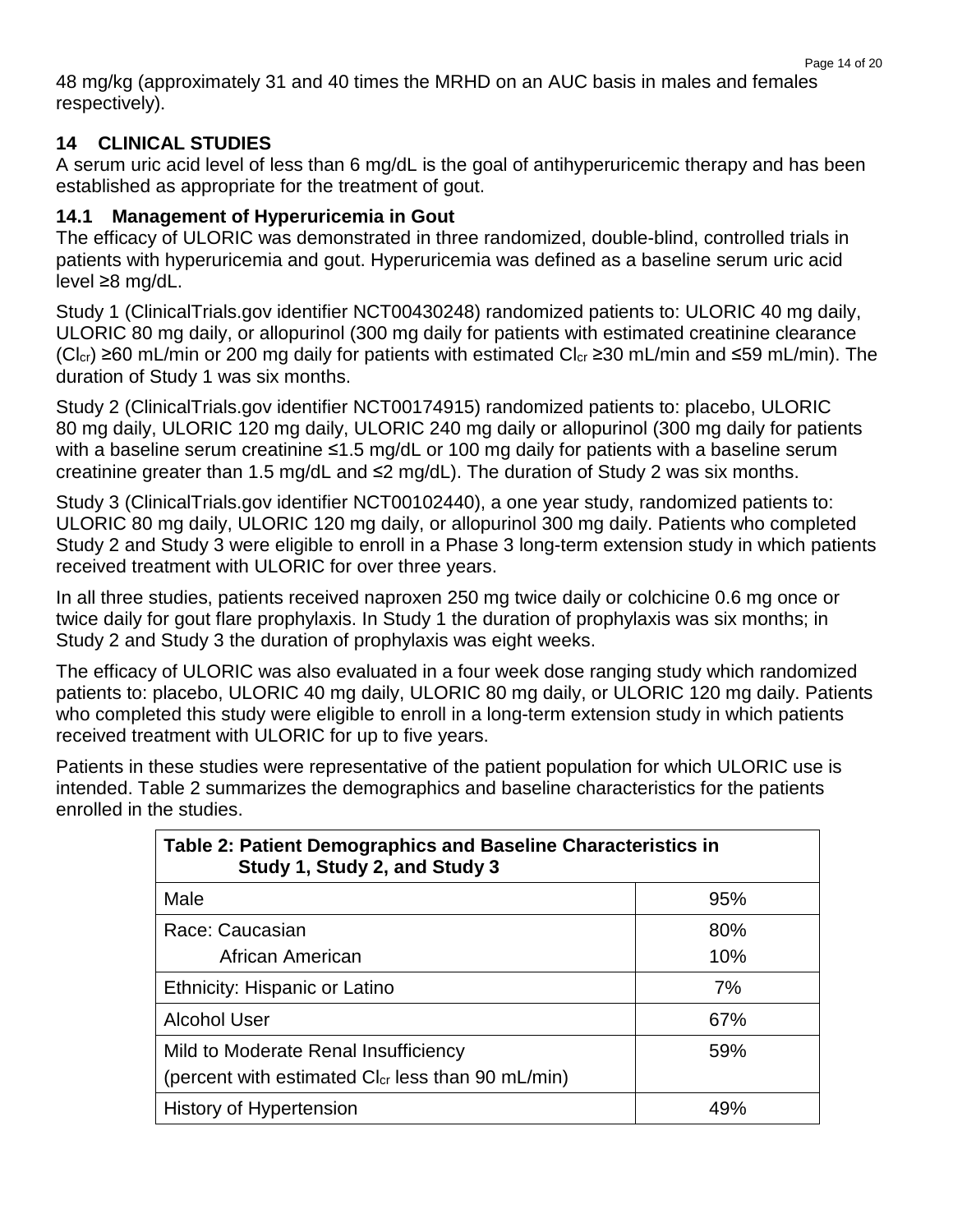| Page 15 of 20 |  |  |
|---------------|--|--|
|               |  |  |

| History of Hyperlipidemia                 | 38%                  |
|-------------------------------------------|----------------------|
| BMI ≥30 kg/m <sup>2</sup>                 | 63%                  |
| Mean BMI                                  | 33 kg/m <sup>2</sup> |
| Baseline sUA ≥10 mg/dL                    | 36%                  |
| Mean baseline sUA                         | $9.7 \text{ mg/dL}$  |
| Experienced a gout flare in previous year | 85%                  |

#### *Serum Uric Acid Level less than 6 mg/dL at Final Visit*

ULORIC 80 mg was superior to allopurinol in lowering serum uric acid to less than 6 mg/dL at the final visit. ULORIC 40 mg daily, although not superior to allopurinol, was effective in lowering serum uric acid to less than 6 mg/dL at the final visit *(Table 3)*.

| Table 3: Proportion of Patients with Serum Uric Acid Levels less than 6 mg/dL at Final Visit |                              |                              |             |         |                                                    |                                                    |  |
|----------------------------------------------------------------------------------------------|------------------------------|------------------------------|-------------|---------|----------------------------------------------------|----------------------------------------------------|--|
|                                                                                              |                              |                              |             |         | Difference in Proportion<br>(95% CI)               |                                                    |  |
| Study*                                                                                       | <b>ULORIC</b><br>40 mg daily | <b>ULORIC</b><br>80 mg daily | allopurinol | Placebo | <b>ULORIC</b><br>40 mg<br><b>VS</b><br>allopurinol | <b>ULORIC</b><br>80 mg<br><b>VS</b><br>allopurinol |  |
| Study 1<br>(6 months)<br>$(N=2268)$                                                          | 45%                          | 67%                          | 42%         |         | 3%<br>(-2%, 8%)                                    | 25%<br>$(20\%, 30\%)$                              |  |
| Study 2<br>(6 months)<br>$(N=643)$                                                           |                              | 72%                          | 39%         | 1%      |                                                    | 33%<br>$(26\%, 42\%)$                              |  |
| Study 3<br>$(12$ months)<br>$(N=491)$                                                        |                              | 74%                          | 36%         |         |                                                    | 38%<br>$(30\%, 46\%)$                              |  |

\* Randomization was balanced between treatment groups, except in Study 2 in which twice as many patients were randomized to each of the active treatment groups compared to placebo.

In 76% of ULORIC 80 mg patients, reduction in serum uric acid levels to less than 6 mg/dL was noted by the Week 2 visit. Average serum uric acid levels were maintained at 6 mg/dL or below throughout treatment in 83% of these patients.

In all treatment groups, fewer patients with higher baseline serum urate levels (≥10 mg/dL) and/or tophi achieved the goal of lowering serum uric acid to less than 6 mg/dL at the final visit; however, a higher proportion achieved a serum uric acid less than 6 mg/dL with ULORIC 80 mg than with ULORIC 40 mg or allopurinol.

Study 1 evaluated efficacy in patients with mild to moderate renal impairment (i.e., baseline estimated Cl<sub>cr</sub> less than 90 mL/min). The results in this subgroup of patients are shown in Table 4.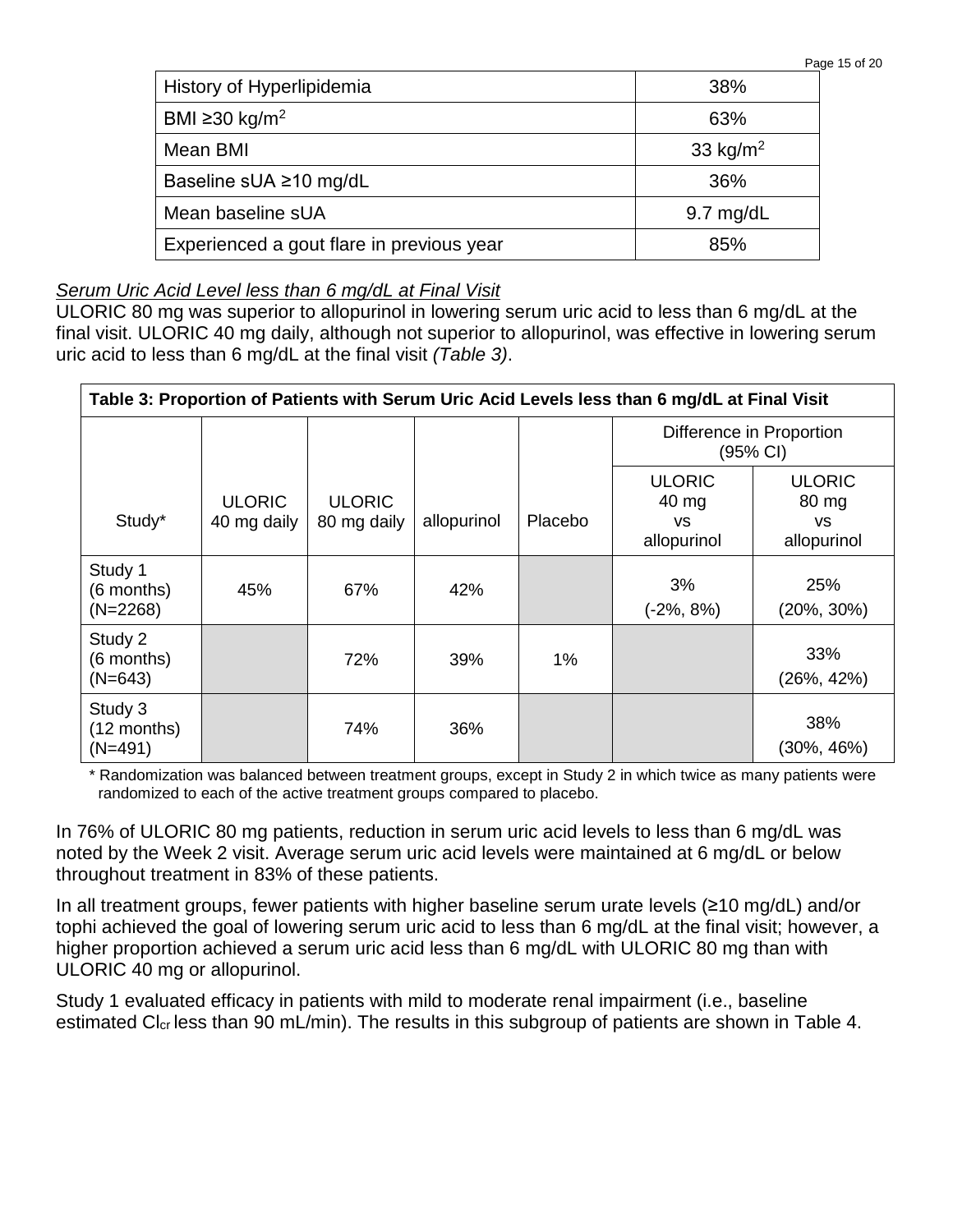| Page 16 of 20 |  |  |
|---------------|--|--|
|               |  |  |

| Table 4: Proportion of Patients with Serum Uric Acid Levels less than<br>6 mg/dL in Patients with Mild or Moderate Renal Impairment at<br><b>Final Visit</b> |                                           |                                           |                                              |                                              |  |  |
|--------------------------------------------------------------------------------------------------------------------------------------------------------------|-------------------------------------------|-------------------------------------------|----------------------------------------------|----------------------------------------------|--|--|
|                                                                                                                                                              |                                           |                                           |                                              | Difference in Proportion<br>(95% CI)         |  |  |
| <b>ULORIC</b><br>40 mg daily<br>$(N=479)$                                                                                                                    | <b>ULORIC</b><br>80 mg daily<br>$(N=503)$ | allopurinol*<br>300 mg daily<br>$(N=501)$ | <b>ULORIC</b><br>40 mg<br>VS.<br>allopurinol | <b>ULORIC</b><br>80 mg<br>VS.<br>allopurinol |  |  |
| 50%                                                                                                                                                          | 72%                                       | 42%                                       | 7%<br>$(1\%, 14\%)$                          | 29%<br>(23%, 35%)                            |  |  |

\* Allopurinol patients (n=145) with estimated Cl<sub>cr</sub> ≥30 mL/min and Cl<sub>cr</sub> ≤59 mL/min were dosed at 200 mg daily.

#### **14.2 Cardiovascular Safety Study**

A randomized, double-blind, allopurinol-controlled CV outcomes study (CARES) was conducted to evaluate the CV risk of ULORIC. The study compared the risk of MACE between patients treated with ULORIC (N=3098) and allopurinol-treated patients (N=3092). The primary endpoint was the time to first occurrence of a MACE defined as the composite of CV death, nonfatal MI, nonfatal stroke, or unstable angina with urgent coronary revascularization. The study was designed to exclude a prespecified risk margin of 1.3 for the hazard ratio of MACE. An independent committee conducted a blinded evaluation of serious CV adverse events according to predefined criteria (adjudication) for determination of MACE. The study was event driven and patients were followed until a sufficient number of primary outcome events accrued. The median on-study follow-up time was 2.6 years.

Patients randomized to ULORIC initially received 40 mg once daily which was increased to 80 mg once daily, if their sUA was ≥6mg/dL at Week 2. For patients randomized to allopurinol, those who had normal renal function or mild renal impairment (estimated creatinine clearance ( $eCl<sub>cr</sub>$ ) ≥60 to <90 mL/minute) initially received 300 mg once daily with 100 mg/day dose increments monthly until either sUA ˂6mg/dL or an allopurinol dosage of 600 mg once daily was achieved; those who had moderate renal impairment (eClcr ≥30 to ˂60 mL/minute) initially received 200 mg once daily with 100 mg/day dose increments monthly until either a sUA ˂6 mg/dL or an allopurinol dosage of 400 mg once daily was achieved.

The mean age of the population was 65 years (range: 44 to 93 years). Most patients were male (84%) and Caucasian (69%). Patients had a diagnosis of gout for approximately 12 years, a mean baseline sUA of 8.7 mg/dL, and 90% had experienced at least one gout flare in the past year. CV history included MI (39%), hospitalization for unstable angina (28%), cardiac revascularization (37%), and stroke (14%). The most prevalent comorbid conditions were hypertension (92%), hyperlipidemia (87%), diabetes mellitus (55%), diabetes mellitus with micro- or macrovascular disease (39%), and renal impairment [92% with an eCl<sub>cr</sub> 30 to 89 mL/minute]. The use of CV disease medication was balanced across treatment groups. Baseline CV disease medications included: ACE inhibitors or ARBs (70%), lipid modifying agents (74%), aspirin (62%), beta-blockers (59%), calcium channel blockers (26%), and nonaspirin antiplatelet medications (31%).

Table 5 shows the study results for the primary MACE composite endpoint and its individual components. For the composite primary endpoint, the ULORIC group was non-inferior compared with the allopurinol group. The rates of nonfatal MI, stroke, and unstable angina with urgent coronary revascularization were similar. There was a higher rate of CV deaths in patients treated with ULORIC (134 CV deaths; 1.5 per 100 PY) than in allopurinol-treated patients (100 CV deaths; 1.1 per 100 PY). Sudden cardiac death was the most common cause of adjudicated CV deaths in the ULORIC group (83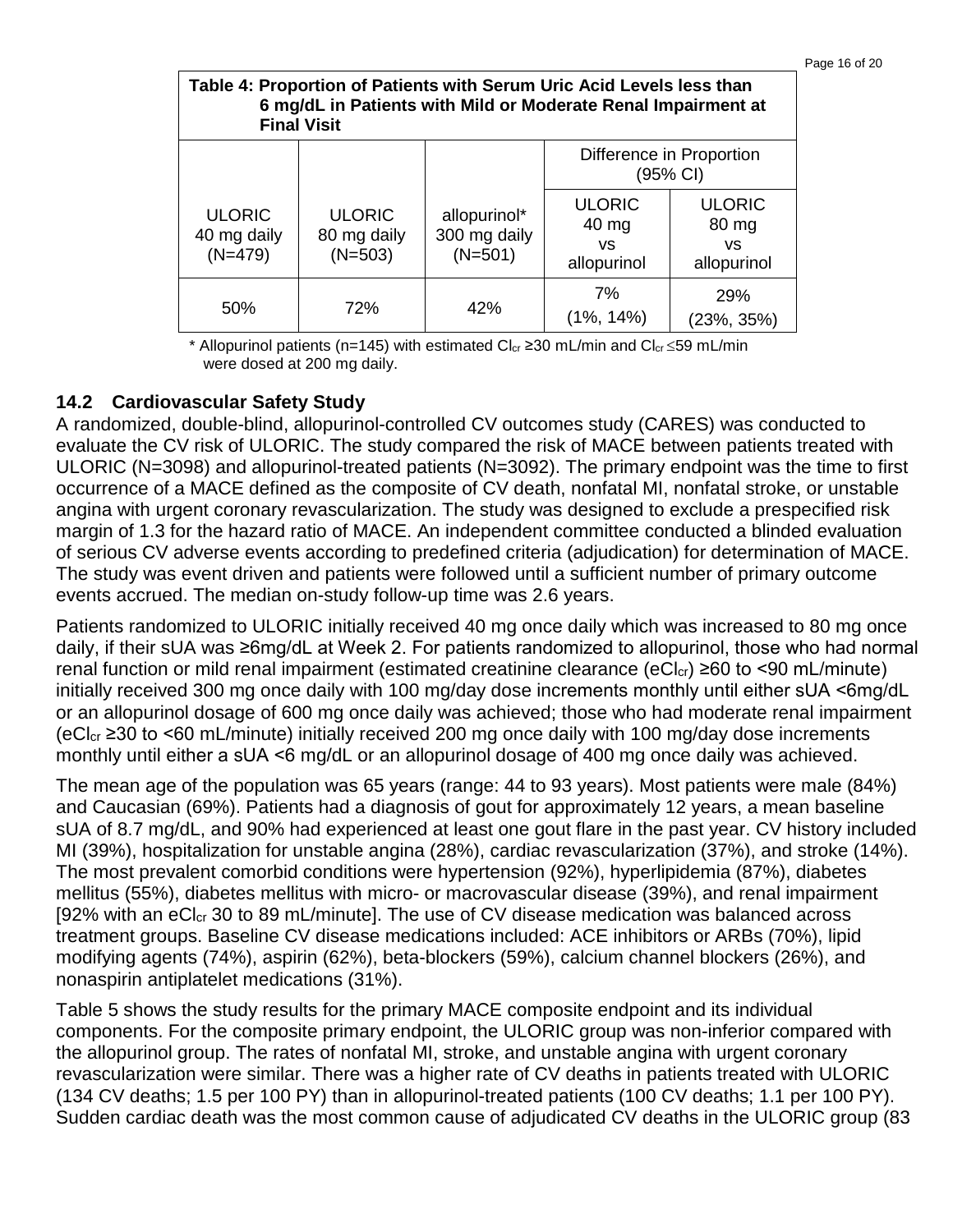of 3,098; 2.7%) as compared to the allopurinol group (56 of 3,092; 1.8%). The biological plausibility of CV death associated with ULORIC is unclear.

All-cause mortality was higher in the ULORIC group (243 deaths [7.8%]; 2.6 per 100 PY) than the allopurinol group (199 deaths [6.4%]; 2.2 per 100 PY) [Hazard Ratio: 1.22, 95% CI: 1.01, 1.47], due to a higher rate of CV deaths.

| Table 5: Patients with MACE in CARES (Cardiovascular Outcomes Study in Patients with Gout) |                                                      |                        |                                                      |                        |                     |  |
|--------------------------------------------------------------------------------------------|------------------------------------------------------|------------------------|------------------------------------------------------|------------------------|---------------------|--|
|                                                                                            | <b>ULORIC</b><br>$N = 3098$                          |                        | <b>Allopurinol</b><br>$N = 3092$                     |                        | <b>Hazard Ratio</b> |  |
|                                                                                            | Number of<br><b>Patients</b><br>with Event<br>$(\%)$ | Rate<br>per 100<br>PY* | Number of<br><b>Patients</b><br>with Event<br>$(\%)$ | Rate<br>per 100<br>PY* | 95% CI              |  |
| <b>Composite of primary endpoint</b><br><b>MACE</b>                                        | 335 (10.8)                                           | 3.8                    | 321 (10.4)                                           | 3.7                    | 1.03(0.89, 1.21)    |  |
| Cardiovascular Death                                                                       | 134(4.3)                                             | 1.5                    | 100(3.2)                                             | 1.1                    | 1.34(1.03, 1.73)    |  |
| Nonfatal MI                                                                                | 111(3.6)                                             | 1.2                    | 118(3.8)                                             | 1.3                    | 0.93(0.72, 1.21)    |  |
| Nonfatal stroke                                                                            | 71(2.3)                                              | 0.8                    | 70(2.3)                                              | 0.8                    | $1.01$ (0.73, 1.41) |  |
| Unstable angina with urgent<br>coronary revascularization                                  | 49 (1.6)                                             | 0.5                    | 56(1.8)                                              | 0.6                    | 0.86(0.59, 1.26)    |  |

\* Patient Years (PY)

#### **16 HOW SUPPLIED/STORAGE AND HANDLING**

ULORIC 40 mg tablets are light green to green in color, round, debossed with "TAP" on one side and "40" on the other side and supplied as:

| Hospital Unit Dose Pack of 100 Tablets |
|----------------------------------------|
|                                        |
|                                        |
|                                        |
|                                        |

ULORIC 80 mg tablets are light green to green in color, teardrop shaped, debossed with "TAP" on one side and "80" on the other side and supplied as:

| <b>NDC Number</b> | <b>Size</b>                            |
|-------------------|----------------------------------------|
| 64764-677-11      | Hospital Unit Dose Pack of 100 Tablets |
| 64764-677-30      | Bottle of 30 Tablets                   |
| 64764-677-13      | Bottle of 100 Tablets                  |
| 64764-677-19      | Bottle of 1000 Tablets                 |

Protect from light. Store at 25°C (77°F); excursions permitted to 15° to 30°C (59° to 86°F) [See USP Controlled Room Temperature].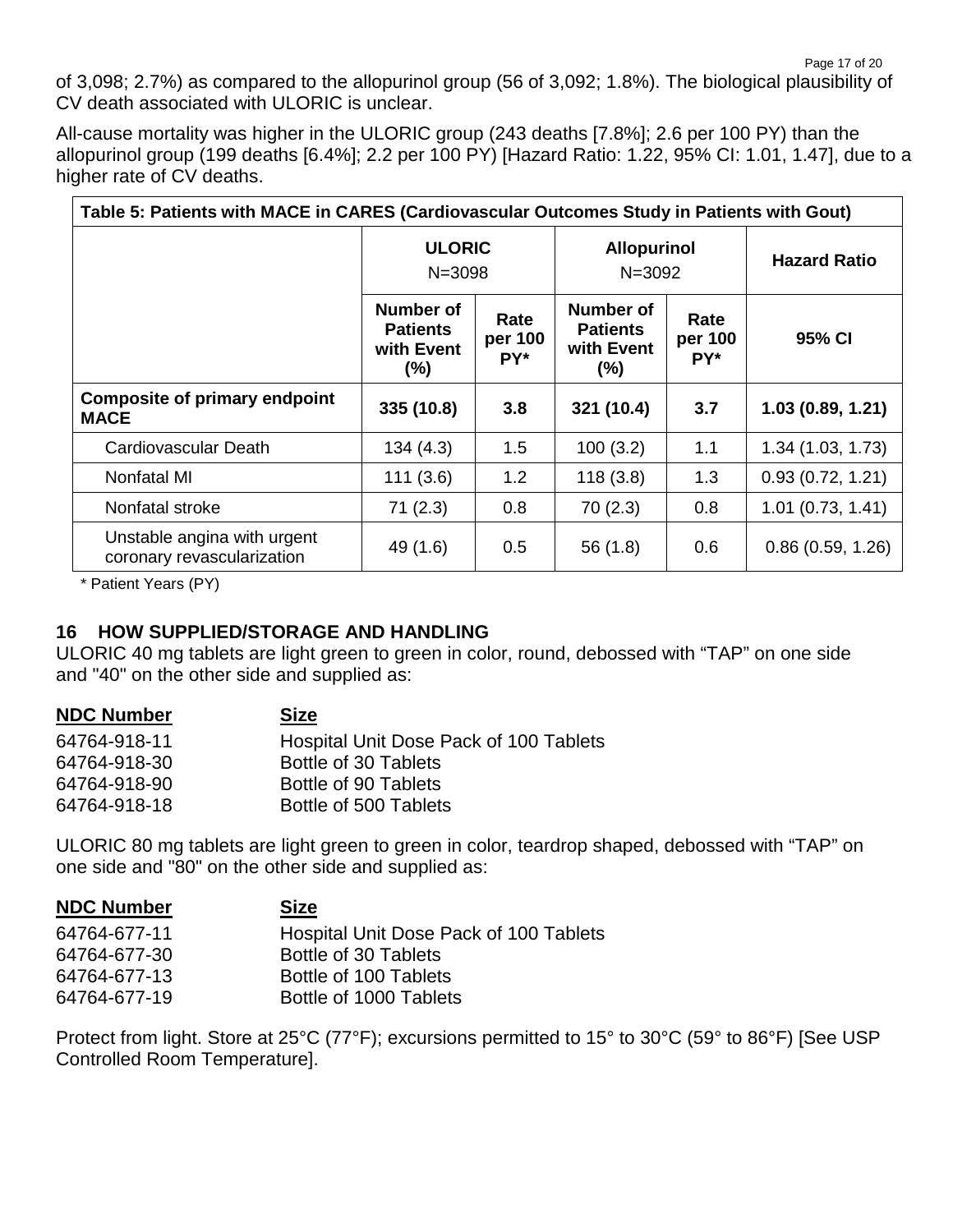#### **17 PATIENT COUNSELING INFORMATION**

Advise the patient to read the FDA-approved patient labeling (Medication Guide).

#### CV Death

Inform patients that gout patients with established CV disease treated with ULORIC had a higher rate of CV death compared to those treated with allopurinol in a CV outcomes study. Inform all patients of the higher rate of CV death with ULORIC compared to allopurinol. Instruct all patients (those with and without CV disease) to be alert for the development of signs and symptoms of CV events *[see Warnings and Precautions (5.1)]*.

#### Gout Flares

Inform patients that after initiation of ULORIC there was an increased frequency of gout flares. Instruct patients that it is recommended to initiate and continue gout prophylaxis therapy for six months while taking ULORIC *[see Warnings and Precautions (5.2)]*.

#### Hepatic Effects

Inform patients that hepatic effects have occurred in patients treated with ULORIC and instruct them to inform their healthcare provider if they experience liver injury symptoms *[see Warnings and Precautions (5.3)]*.

#### Serious Skin Reactions

Inform patients that serious skin and hypersensitivity reactions have occurred in patients treated with ULORIC. Instruct patients to discontinue ULORIC if they develop symptoms of these reactions *[see Warnings and Precautions (5.4)]*.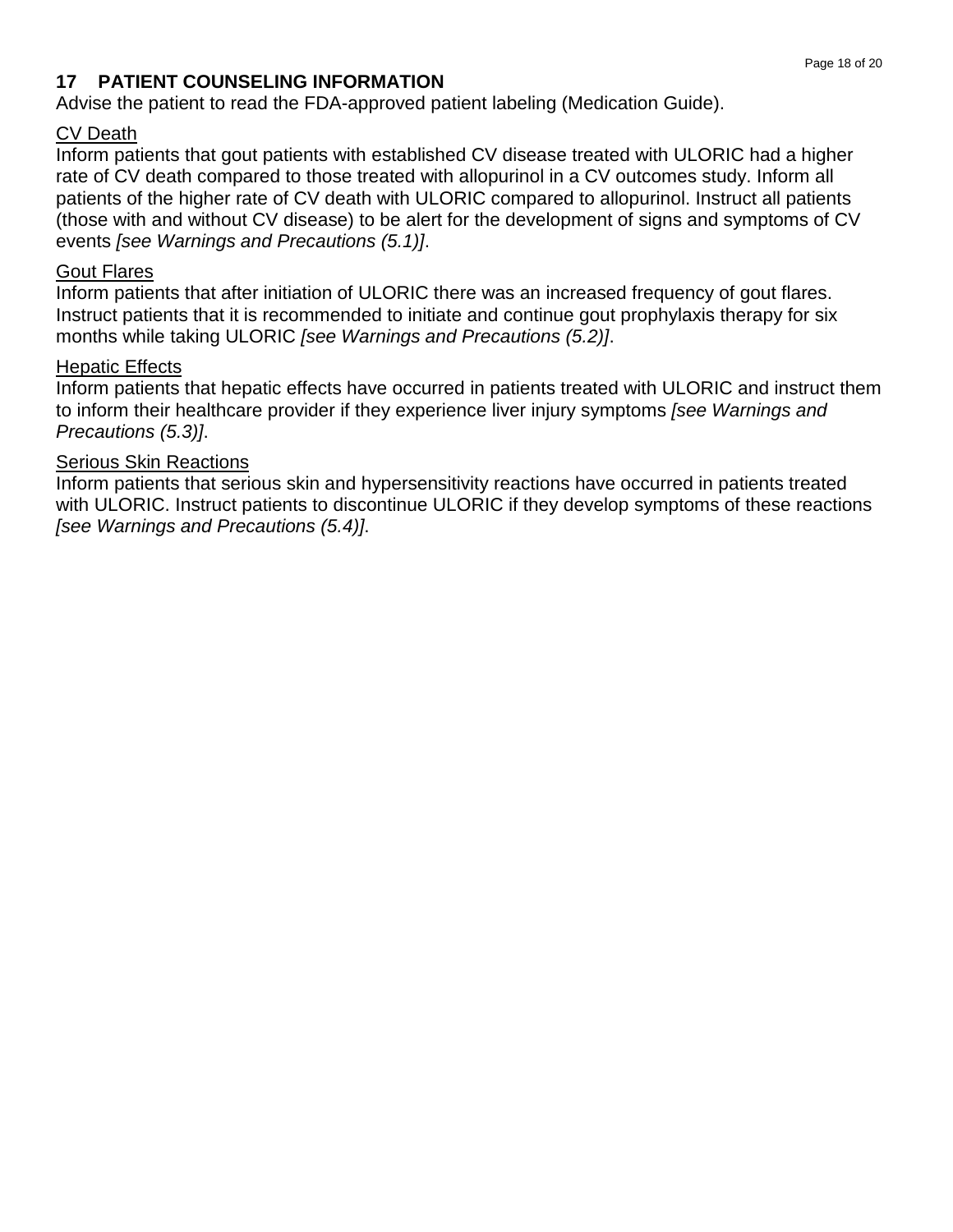|                                                                                                                                                                                     | Page 19 of 20 |  |  |  |
|-------------------------------------------------------------------------------------------------------------------------------------------------------------------------------------|---------------|--|--|--|
| <b>MEDICATION GUIDE</b>                                                                                                                                                             |               |  |  |  |
| ULORIC (U-'lor-ik)                                                                                                                                                                  |               |  |  |  |
| (febuxostat)                                                                                                                                                                        |               |  |  |  |
| tablets, for oral use                                                                                                                                                               |               |  |  |  |
| Read the Medication Guide that comes with ULORIC before you start taking it and each time you get a refill. There                                                                   |               |  |  |  |
| may be new information. The Medication Guide does not take the place of talking with your doctor about your medical                                                                 |               |  |  |  |
| condition or your treatment.                                                                                                                                                        |               |  |  |  |
| What is the most important information that I should know about ULORIC?                                                                                                             |               |  |  |  |
| ULORIC may cause serious side effects, including:                                                                                                                                   |               |  |  |  |
| Heart -related deaths.                                                                                                                                                              |               |  |  |  |
| Call your doctor or get emergency medical help right away if you have any of the following symptoms,                                                                                |               |  |  |  |
| especially if they are new, worse, or worry you:                                                                                                                                    |               |  |  |  |
| chest pain<br>numbness or weakness in one side of your body<br>$\bullet$                                                                                                            |               |  |  |  |
| shortness of breath or trouble breathing<br>slurring of speech<br>$\bullet$<br>$\bullet$                                                                                            |               |  |  |  |
| dizziness, fainting or feeling lightheaded<br>sudden blurry vision or sudden severe headache<br>$\bullet$                                                                           |               |  |  |  |
| rapid or irregular heartbeat<br>$\bullet$                                                                                                                                           |               |  |  |  |
| <b>What is ULORIC?</b>                                                                                                                                                              |               |  |  |  |
| ULORIC is a prescription medicine called a xanthine oxidase (XO) inhibitor used to lower blood uric acid levels                                                                     |               |  |  |  |
| in adult patients with gout when allopurinol has not worked well enough or when allopurinol is not right for you.                                                                   |               |  |  |  |
| ULORIC is not for use in people who do not have symptoms of high blood uric acid levels.<br>It is not known if ULORIC is safe and effective in children.                            |               |  |  |  |
|                                                                                                                                                                                     |               |  |  |  |
| Who should not take ULORIC?<br>Do not take ULORIC if you:                                                                                                                           |               |  |  |  |
|                                                                                                                                                                                     |               |  |  |  |
| take azathioprine (Azasan, Imuran)<br>take mercaptopurine (Purinethol, Purixan)                                                                                                     |               |  |  |  |
|                                                                                                                                                                                     |               |  |  |  |
| What should I tell my doctor before taking ULORIC?<br>Before taking ULORIC tell your doctor about all of your medical conditions, including if you:                                 |               |  |  |  |
| have taken allopurinol and what happened to you while you were taking it.<br>$\bullet$                                                                                              |               |  |  |  |
| have a history of heart disease or stroke.<br>$\bullet$                                                                                                                             |               |  |  |  |
| have liver or kidney problems.<br>$\bullet$                                                                                                                                         |               |  |  |  |
| are pregnant or plan to become pregnant. It is not known if ULORIC will harm your unborn baby. Talk with<br>$\bullet$                                                               |               |  |  |  |
| your doctor if you are pregnant or plan to become pregnant.                                                                                                                         |               |  |  |  |
| are breastfeeding or plan to breastfeed. It is not known if ULORIC passes into your breast milk. You and<br>$\bullet$                                                               |               |  |  |  |
| your doctor should decide if you should take ULORIC while breastfeeding.                                                                                                            |               |  |  |  |
| Tell your doctor about all the medicines you take, including prescription and over-the-counter medicines,                                                                           |               |  |  |  |
| vitamins, and herbal supplements. ULORIC may affect the way other medicines work, and other medicines may                                                                           |               |  |  |  |
| affect how ULORIC works.                                                                                                                                                            |               |  |  |  |
| Know the medicines you take. Keep a list of them to show your doctor and pharmacist when you get a new                                                                              |               |  |  |  |
| medicine.                                                                                                                                                                           |               |  |  |  |
| How should I take ULORIC?                                                                                                                                                           |               |  |  |  |
| Take ULORIC exactly as your doctor tells you to take it.                                                                                                                            |               |  |  |  |
| ULORIC can be taken with or without food.<br>$\bullet$                                                                                                                              |               |  |  |  |
| ULORIC can be taken with antacids.<br>$\bullet$                                                                                                                                     |               |  |  |  |
| Your gout may get worse (flare) when you start taking ULORIC. Do not stop taking ULORIC because you<br>$\bullet$                                                                    |               |  |  |  |
| have a flare.                                                                                                                                                                       |               |  |  |  |
| Your doctor may do certain tests while you take ULORIC.                                                                                                                             |               |  |  |  |
| What are the possible side effects of ULORIC?                                                                                                                                       |               |  |  |  |
| ULORIC may cause serious side effects, including:                                                                                                                                   |               |  |  |  |
| Heart problems. See "What is the most important information I should know about ULORIC?".                                                                                           |               |  |  |  |
| Gout Flares. Gout flares can happen when you start taking ULORIC. Your doctor may give you other<br>$\bullet$                                                                       |               |  |  |  |
| medicines to help prevent your gout flares.                                                                                                                                         |               |  |  |  |
| Liver problems. Liver problems can happen in people who take ULORIC. Your doctor may do blood tests<br>$\bullet$                                                                    |               |  |  |  |
| to check how well your liver is working before and during your treatment with ULORIC. Tell your doctor if                                                                           |               |  |  |  |
| you get any of the following signs or symptoms of liver problems:                                                                                                                   |               |  |  |  |
| dark or "tea-colored" urine<br>fatigue<br>$\circ$<br>$\circ$                                                                                                                        |               |  |  |  |
| loss of appetite for several days or longer<br>your skin or the white part of your eyes turns<br>$\circ$<br>O<br>pain, aching, or tenderness on the right side<br>yellow (jaundice) |               |  |  |  |
| O                                                                                                                                                                                   |               |  |  |  |